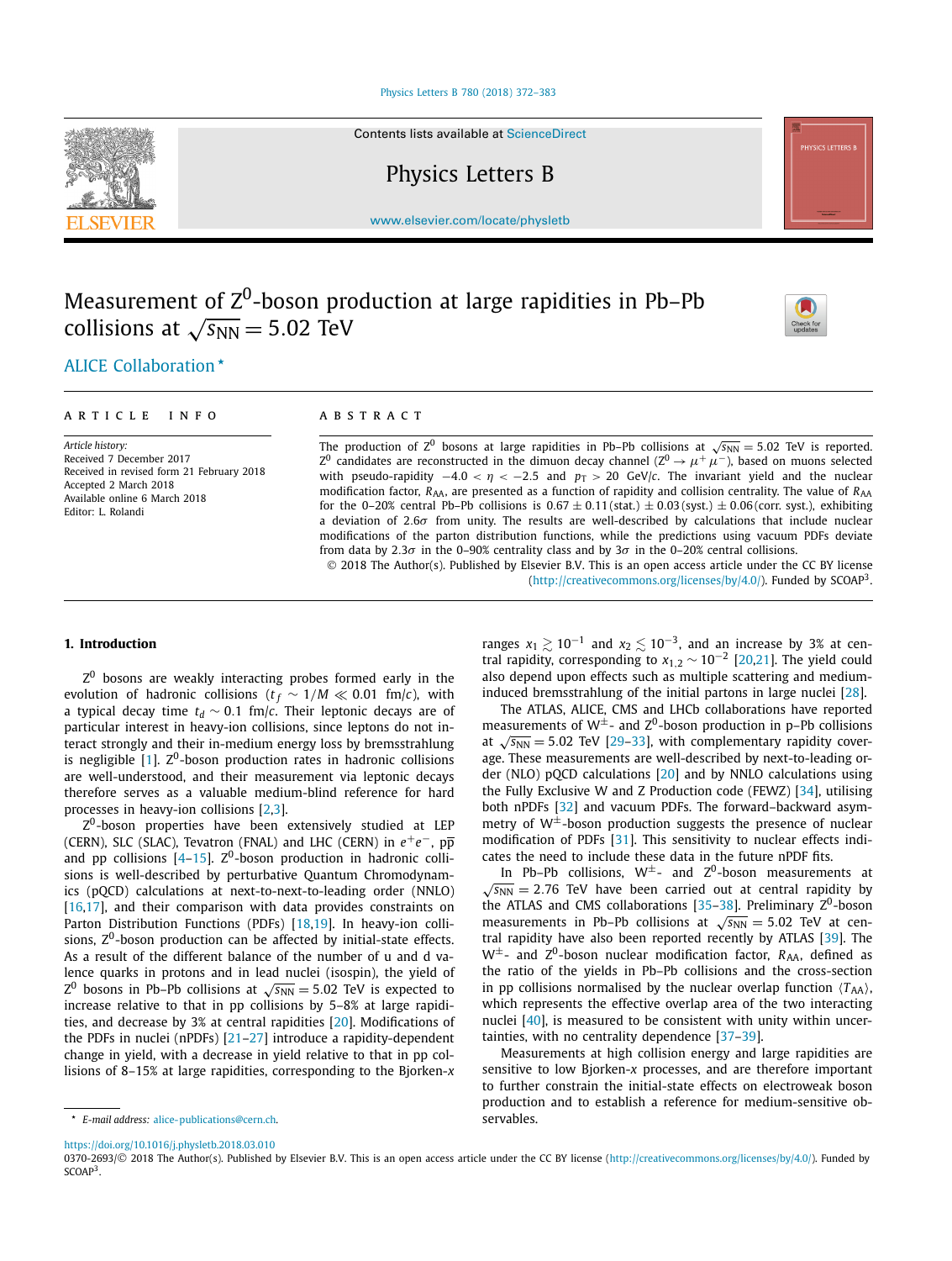This paper presents the first measurement of  $Z^0$ -boson production in Pb–Pb collisions at  $\sqrt{s_{NN}} = 5.02$  TeV at large rapidities. Opposite-sign muon pairs from  $Z^0$ -boson decays with 2.5 <  $y < 4.0<sup>1</sup>$  are measured with the ALICE detector. The yield of  $\mu^+ \mu^-$  pairs includes contributions from virtual-photon processes and from their interference effects. This measurement probes the nPDFs of large-*x* valence quarks ( $x_1 \gtrsim 10^{-1}$ ) and low-*x* sea quarks  $(x_2 ≤ 10^{-3})$  at  $Q^2 ~ ∼ M_Z^2$ . The invariant yields and *R*<sub>AA</sub> are reported as a function of rapidity and collision centrality. The results are compared to model calculations including nPDFs. These measurements complement the measurements in p–Pb collisions at  $\sqrt{s_{NN}}$  = 5.02 TeV at large rapidities [\[32,33\]](#page-6-0), providing increased precision and new information on rapidity and centrality dependence. The combination of these results with future  $W^{\pm}$  measurements in a similar kinematic interval will provide constraints on the flavor dependence of nPDFs, in particular the strange quark contribution [\[21\]](#page-5-0).

This letter is organised as follows: the experimental setup and data sample are described in Sect. 2; the analysis procedure is presented in Sect. 3; the results are presented in Sect. [4;](#page-3-0) and a summary is given in Sect. [5.](#page-4-0)

### **2. Experimental setup and dataset**

The ALICE detector is described in detail in Ref.  $[41]$ .  $Z^0$  bosons are reconstructed via their muonic decay with the ALICE muon spectrometer, which provides muon trigger, tracking and identification in the pseudo-rapidity range  $-4.0 < \eta < -2.5$ . The muon spectrometer, as seen from the interaction point, consists of a front absorber of 10 interaction lengths (*λ*int) thickness, which reduces the contamination of hadrons and muons from the decay of light particles; five tracking stations; an iron absorber with thickness 7.2  $\lambda_{\text{int}}$ ; and two trigger stations. Each tracking station is composed of two planes of multi-wire proportional chambers with cathode-plane readout, while each trigger station consists of two planes of resistive plate chambers. The third tracking station is located inside the gap of a dipole magnet, which provides a 3 T·m magnetic field integral. The muon spectrometer is completed by a beam shield surrounding the beam pipe that protects the apparatus from secondary particles produced in the interaction of large-*η* primary particles with the pipe itself.

The interaction vertex is reconstructed using the two cylindrical layers of the Silicon Pixel Detector, located at a radial distance of 3.9 and 7.6 cm from the beam axis and covering |*η*| *<* 2 and |*η*| *<* <sup>1</sup>*.*4, respectively. The V0 detector, consisting of two arrays of scintillator counters covering  $2.8 < \eta < 5.1$  and  $-3.7 < \eta < -1.8$ , is used for triggering and evaluation of collision centrality. Finally, the Zero Degree Calorimeter, placed at 112.5 m from the interaction point along the beam line, is used to reject electromagnetic interactions [\[42\]](#page-6-0).

The dataset used in this analysis consists of Pb–Pb events at  $\sqrt{s_{NN}} = 5.02$  TeV selected with a dimuon trigger that requires the coincidence of a minimum-bias (MB) trigger and a pair of tracks with opposite sign in the muon spectrometer, each with  $p_{\rm T} \gtrsim 1$  GeV/ $c$ . The MB trigger is defined by the coincidence of the signals from both arrays of the V0. The MB trigger is fully efficient for events within the 0–90% centrality interval, which are used in this analysis. The muon trigger efficiency has a plateau of about 98% for muons with  $p<sub>T</sub> > 5$  GeV/*c*. The resulting efficiency for pairs of opposite-sign muons, with muon  $p<sub>T</sub> > 20$  GeV/*c* and −4*.*<sup>0</sup> *< η <* −2*.*5, is 95%. After all event selection cuts, the dataset corresponds to an integrated luminosity of about 225  $\mu$ b<sup>-1</sup>.

# **3. Analysis procedure**

The procedure for  $Z^0$ -boson signal extraction in this analysis is the same as that used in the analysis of p–Pb collisions at  $\sqrt{s_{NN}}$  = 5.02 TeV [\[32\]](#page-6-0). Tracks are reconstructed in the muon spectrometer using the algorithm described in Ref. [\[43\]](#page-6-0). Tracks are selected for analysis if they have pseudorapidity −4*.*<sup>0</sup> *< η <* −2*.*<sup>5</sup> and polar angle 170◦ *< θ*abs *<* 178◦, measured at the end of the front absorber. This selection rejects particles that cross the highdensity region of the front absorber and undergo significant multiple scattering. Tracks reconstructed in the tracking stations are identified as muons if they match a track segment in the trigger stations, placed downstream the iron wall. The contamination from background tracks that do not point to the interaction vertex is reduced by utilising the product of the momentum and the distance of closest approach to the interaction vertex. This cut removes 88% of all tracks for events in the 0–90% centrality interval, while retaining all signal candidates with negligible residual background contribution.

Only muons with  $p_T > 20$  GeV/*c* are used in this analysis. This selection reduces the contribution of muons from the decay of charm, beauty and low-mass resonances (see below).  $Z^0$ -boson candidates are formed by combining pairs of opposite-sign muons. The candidates are further selected by requiring that their rapidity, calculated using the measured invariant mass, is in the interval  $2.5 < y < 4.0$ . Fig. [1](#page-2-0) presents the  $\mu^+ \mu^-$  invariant mass distribution in the centrality intervals 0–90% in Fig. [1\(](#page-2-0)a), 0–20% in Fig. [1\(](#page-2-0)b), and 20–90% in Fig.  $1(c)$  $1(c)$ . The distribution for the 0–90% centrality interval is compared with the result of a Monte Carlo (MC) simulation obtained using the POWHEG [\[44\]](#page-6-0) event generator paired with PYTHIA 6.4.25 [\[45\]](#page-6-0) for the parton shower. The propagation of the particles through the detector is simulated with the GEANT3 code [\[46\]](#page-6-0). The isospin of the Pb-nucleus is accounted for by a weighted average of neutron and proton interactions, but no modification of the nucleon PDF was applied to account for nuclear effects. The simulations account for variations in the detector response with time and in-situ alignment effects. A data-driven description of the muon momentum resolution is also implemented (see Ref. [\[32\]](#page-6-0) for details). The shape of the  $\mu^+ \mu^-$  invariant mass distribution, which is mainly affected by the momentum resolution, is similar in data and MC.

Various background sources contribute to the  $\mu^+ \mu^-$  invariant mass distribution. Contamination from the decay of tt (tt  $\longrightarrow$ *μ*<sup>+</sup> *μ*<sup>−</sup> *X*) and *τ* ( $Z^0$  → *ττ* → *μ*<sup>+</sup> *μ*<sup>−</sup> *X*) pairs is estimated with POWHEG simulations [\[10,44,](#page-5-0)[47\]](#page-6-0) and found to be smaller than 0.5% of the signal yield, which is considered as a systematic uncertainty. The contribution of opposite-sign muon pairs from the decay of  $c\overline{c}$  $(c\overline{c} \longrightarrow \mu^+ \mu^- X)$  and bb  $(b\overline{b} \longrightarrow \mu^+ \mu^- X)$  pairs was studied in p–Pb collisions  $[32]$  and found to be smaller than that of  $t\bar{t}$  and *τ* pairs. In Pb–Pb collisions, the presence of high- $p<sub>T</sub>$  muons from the decay of heavy-flavour pairs is expected to be further reduced due to the in-medium energy loss of heavy quarks. This contribution was therefore neglected. Finally, the combinatorial contribution from the random pairing of muons in the event is evaluated via like-sign muon pairs ( $\mu^{\pm}$   $\mu^{\pm}$ ). This combinatorial contribution is found to be small (one candidate in the 20–90% centrality interval) and is subtracted from the signal estimate.

The number of  $Z^0$  candidates is estimated using the procedure described in Ref. [\[32\]](#page-6-0), by counting the entries in the  $\mu^+ \mu^-$  invariant mass interval  $60 < M_{\mu\mu} < 120$  GeV/ $c^2$  after subtracting the contribution from like-sign pairs for each centrality and rapidity interval. A total of 64 candidates is found in the 0–90%

<sup>1</sup> In the ALICE reference frame the muon spectrometer covers a negative *η* range and, consequently, a negative *y* range. However, since the Pb–Pb system is symmetric in rapidity, a positive *y* notation is used to present the results.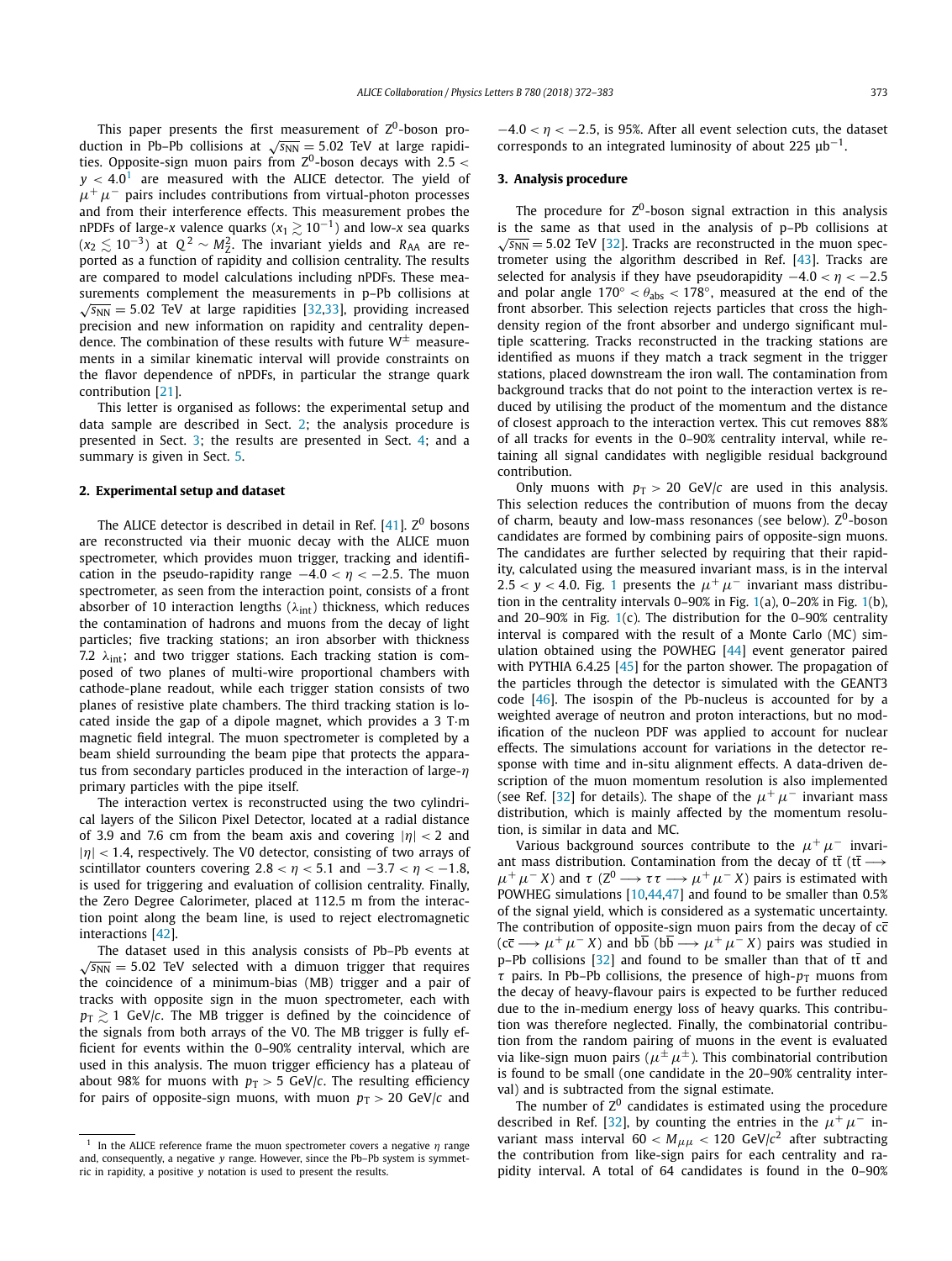<span id="page-2-0"></span>

Fig. 1. Invariant mass distribution of  $\mu^+ \mu^-$  pairs for Pb-Pb collisions at  $\sqrt{s_{NN}}$  = 5.02 TeV, reconstructed using muons with  $-4.0 < \eta < -2.5$  and  $p_T > 20$  GeV/c (black points). The panels present the distribution in different centrality intervals. The error bars are of statistical origin only. The invariant mass distribution of like-sign muon pairs is also shown (red open points). Only one like-sign candidate is found in the 20–90% centrality interval. The solid blue line drawn in Fig. 1(a) represents the distribution from a POWHEG simulation for Pb–Pb collisions without nuclear modification of PDFs (see text for details). (For interpretation of the colours in the figure(s), the reader is referred to the web version of this article.)

centrality bin, of which 37 are in the 0–20% bin and 27 in the 20–90% bin. As a function of rapidity, 33 candidates are in the interval  $2.5 < y < 3.0$ , and 31 are in the interval  $3.0 < y < 4.0$ . The raw yields are corrected for the detector acceptance and for reconstruction and selection efficiency  $(A \cdot \varepsilon)$ . The value of  $A \cdot \varepsilon$  is 75% for events in the 0–90% centrality interval, estimated using the POWHEG [\[44\]](#page-6-0) simulations described previously. The dependence of the efficiency on the detector occupancy was evaluated by embedding the generated  $Z^0$  signal in real MB Pb–Pb data. The *<sup>A</sup>* · *ε* term is constant as <sup>a</sup> function of centrality from peripheral to semi-central events and decreases in the most central collisions. The value of  $A \cdot \varepsilon$  is 78% in the 20–90% centrality interval and 74% in the 0–20% interval, with centrality-independent systematic uncertainty of 5%, as discussed below.

To evaluate the invariant yields (d*N/*d*y*), the raw dimuontriggered mass distribution must be normalised by the factor  $F^i_{\mu\text{-trig/MB}}$ , which is the inverse of the probability to observe a dimuon pair in a MB event for the centrality class *i*. The value of  $F^i_{\mu\text{-trig}/\text{MB}}$  is calculated in two different ways, by applying the dimuon selection criterion to MB events, and by the relative count-ing rate of the two triggers [\[48\]](#page-6-0). The variation in  $F^i_{\mu\text{-trig}/\text{MB}}$  determined by these two methods is 0.5% and contributes to the systematic uncertainty.

The nuclear modification factor *R*<sub>AA</sub> requires the determination of the collision centrality, which is typically quantified by the average number of nucleons participating in the interaction for a given

#### **Table 1**

Values of the average nuclear overlap function,  $(T_{AA})$ , the number of participating nucleons,  $\langle N_{\text{part}} \rangle$ , and the number of binary nucleon–nucleon collisions,  $\langle N_{\text{coll}} \rangle$ , for each centrality interval. The average number of participants as weighted by the average number of collisions,  $\langle N_{\text{part}} \rangle_{N_{\text{coll}}}$ , is also reported.

| Centrality | $\langle T_{AA} \rangle$ (mb <sup>-1</sup> ) | $\langle N_{\text{part}} \rangle$ | $\langle N_{\text{coll}} \rangle$ | $\langle N_{\text{part}} \rangle_{N_{\text{coll}}}$ |
|------------|----------------------------------------------|-----------------------------------|-----------------------------------|-----------------------------------------------------|
| $0 - 90%$  | $6.2 + 0.2$                                  | $126 + 2$                         | $435 + 41$                        | $263 + 3$                                           |
| $0 - 20%$  | $18.8 + 0.6$                                 | $311 + 3$                         | $1318 + 130$                      | $322 + 3$                                           |
| $20 - 90%$ | $2.61 + 0.09$                                | $73 + 1$                          | $183 + 15$                        | $141 + 2$                                           |

centrality bin, *N*<sub>part</sub>. However, the rate of hard processes is known to scale with the average number of nucleon–nucleon collisions *N*<sub>coll</sub>. The average centrality for hard processes is therefore presented as the average number of participant nucleons weighted by the number of collisions  $\langle N_{\text{part}} \rangle_{N_{\text{coll}}}$ . Table 1 shows the estimates of the average nuclear overlap function  $\langle T_{AA} \rangle$ , the number of participating nucleons  $\langle N_{\text{part}} \rangle$  and the number of binary nucleon–nucleon collisions  $\langle N_{\text{coll}}\rangle$ , which are obtained via a Glauber model fit of the signal amplitude in the two arrays of the V0 detector [\[49,50\]](#page-6-0). The resulting  $\langle N_{\text{part}}\rangle_{N_{\text{coll}}}$  is also shown. The classification of the events in given centrality intervals has an associated uncertainty of 1.5–2.3% (centrality dependent), that was estimated by comparing the number of candidates selected by varying the centrality ranges by  $\pm 0.5$ %, to account for the centrality resolution [\[49,50\]](#page-6-0).

The sources of systematic uncertainties in the yields and *R*AA are summarised in Table [2.](#page-3-0) The systematic uncertainty in the track-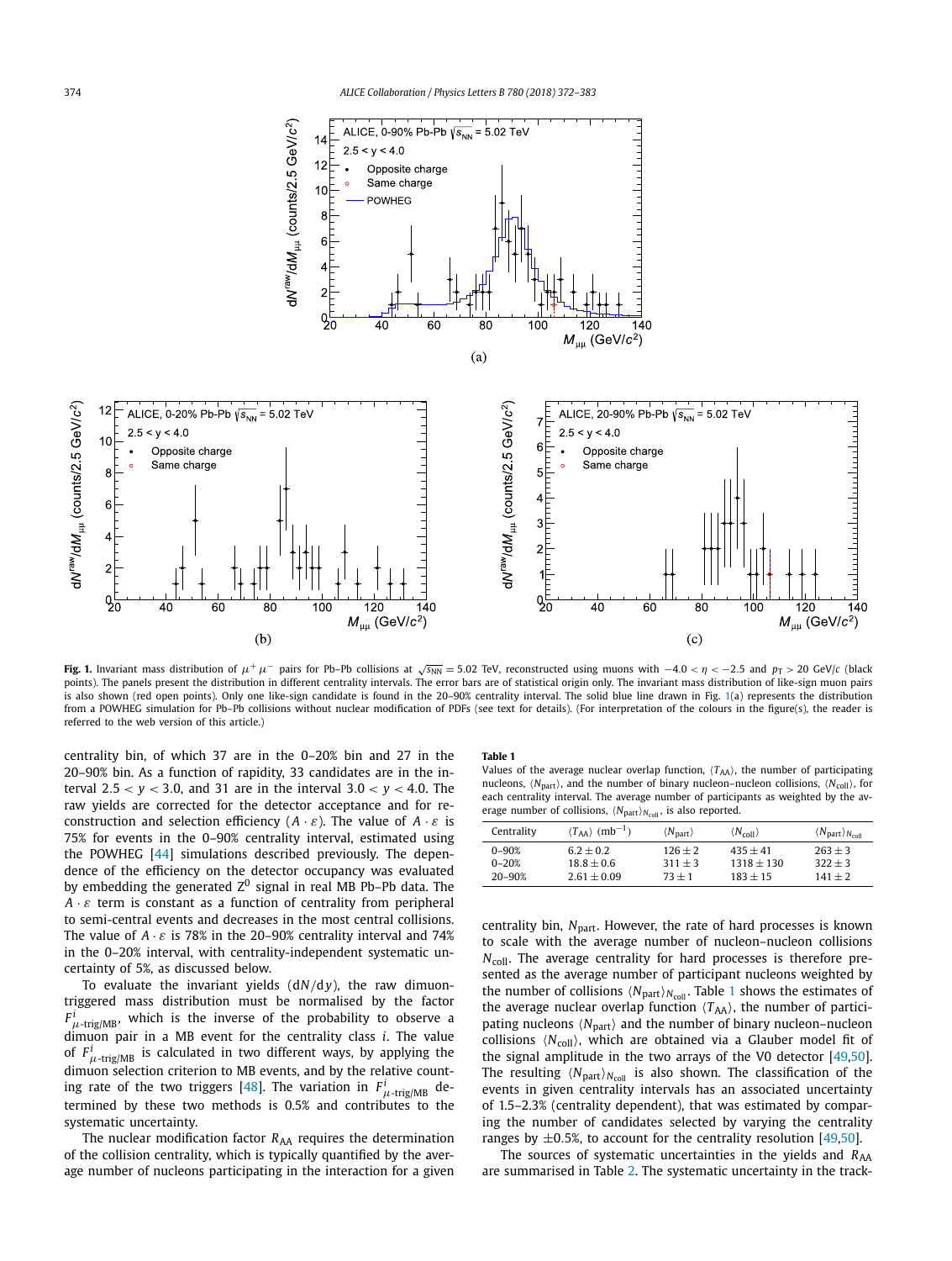#### <span id="page-3-0"></span>**Table 2**

Relative systematic uncertainties in the yields and  $R_{AA}$ . The ranges quoted for  $\langle T_{AA} \rangle$ and the centrality limits, represent the uncertainty variation with centrality. The centrality-dependent correlated uncertainties are marked by the symbol (*-*), while the uncertainty sources that are correlated as a function of rapidity are indicated by  $(\diamond)$ .

| Source                   | Relative systematic uncertainty |  |  |
|--------------------------|---------------------------------|--|--|
| Background contamination | <1.0%                           |  |  |
| Tracking efficiency      | 3.0% $(*)$                      |  |  |
| Trigger efficiency       | $1.5\%$ ( $\star$ )             |  |  |
| Tracker/trigger matching | $1.0\%$ ( $\star$ )             |  |  |
| Alignment                | 3.5% $(*)$                      |  |  |
| $F_{\mu\text{-trig/MB}}$ | $0.5\%$ ( $\star \diamond$ )    |  |  |
| $\sigma_{\text{pp}}$     | 4.5% $(*)$                      |  |  |
| $\langle T_{AA} \rangle$ | $3.2 - 3.5%$ ( $\diamond$ )     |  |  |
| Centrality limits        | $1.5 - 2.3%$ ( $\diamond$ )     |  |  |

ing efficiency is 3%, obtained from the comparison of the efficiency estimated in data and MC by exploiting the redundancy of the tracking chamber information [\[51\]](#page-6-0). The systematic uncertainty of the dimuon trigger efficiency is 1*.*5%, evaluated by propagating the uncertainty of the efficiency of the detection elements, which is estimated from data using the redundancy of the trigger chamber information. In addition, the choice of the  $\chi^2$  cut used to match the tracker and trigger tracks introduces 1% uncertainty, obtained from the difference between data and simulation when applying different  $\chi^2$  cuts. The uncertainties in the track resolution and alignment are estimated by comparing the *<sup>A</sup>* · *ε* values obtained with two different simulations. In the full simulation, the alignment is measured using the MILLEPEDE [\[52\]](#page-6-0) package and the residual misalignment is taken into account. In the fast simulation, the tracker response is based on a parameterisation of the mea-sured resolution of the clusters associated with a track [\[32\]](#page-6-0). The resulting systematic uncertainty is 3.5%.

The total systematic uncertainty in the yield and *R*<sub>AA</sub> are determined by summing in quadrature the uncertainty from each source, listed in Table 2. All uncertainties except those due to  $\langle T_{AA} \rangle$ and the centrality bin boundaries are independent of collision centrality. Correlations in centrality or rapidity of the uncertainties of different sources are indicated in Table 2. The relative systematic uncertainty in the proton–proton reference  $\sigma_{\text{pp}}$ , which affects the *R*<sub>AA</sub>, corresponds to 4.5% and is estimated by varying the factorization and renormalisation scales and accounting for the uncertainties in the PDFs [\[20\]](#page-5-0).

# **4. Results**

The invariant yield of  $\mu^+ \mu^-$  from Z<sup>0</sup> bosons in 2.5 < *y* < 4.0, divided by  $\langle T_{AA} \rangle$ , is  $6.11 \pm 0.76$  (stat.)  $\pm 0.38$  (syst.) pb for the 0–90% centrality interval. The comparison with theoretical calculations at NLO is shown in Fig. 2. The CT14 [\[53\]](#page-6-0) prediction utilises free proton and neutron PDFs, with relative weights to account for the isospin of the Pb nucleus. The uncertainty on the model include the uncertainty on the NLO calculations and of the measurements considered in the PDF fit. The measured invariant yield deviates from the lower limit of this prediction by 2*.*3*σ* . For the description of nuclear PDFs, two different approaches were considered. The standard approach evaluates the nPDF as the free PDF multiplied by a parameterisation of nuclear modifications. The calculations obtained with the EPS09 [\[54\]](#page-6-0) and the more recent EPPS16 [\[22\]](#page-5-0) parameterisations are shown. In the other approach, the nPDFs are obtained by fitting the nuclear data in a similar way as done for free proton data, but using a parameterisation that depends on the atomic mass of the nucleus. The results obtained with the nCTEQ15 nuclear PDFs [\[21,55\]](#page-5-0) are also presented. The



**Fig. 2.** Invariant yield of  $\mu^+ \mu^-$  from  $Z^0$  production in 2.5 < *y* < 4.0 divided by the average nuclear overlap function in the 0–90% centrality class, considering muons with  $-4.0 < \eta < -2.5$  and  $p_T > 20$  GeV/*c*. The horizontal solid line represents the statistical uncertainty of the measurement while the yellow filled band shows the systematic uncertainty. The result is compared to theoretical calculations with and without nuclear modification of the PDFs [\[21,22,53–](#page-5-0)[55\]](#page-6-0). All model calculations incorporate PDFs or nPDFs determined by considering the isospin of the Pb-nucleus.

nPDF sets are characterised by their different approximations and by different input data included in the calculations (see Ref. [\[22\]](#page-5-0) and references therein for details). Only the most recent EPPS16 parameterisation includes LHC jet,  $W^{\pm}$  and  $Z^{0}$  data, although the  $W^{\pm}$  and  $Z^{0}$  data provide only weak constraints on nPDFs at the current perturbative order of the calculation (NLO) [\[21,56\]](#page-5-0). In general, the nPDFs have larger uncertainties compared to the free proton PDFs, since they are less constrained from data. CT14+EPS09 and CT14+EPPS16 estimates combine CT14 and EPS09 or EPPS16 uncertainties, whereas nCTEQ15 does a global study of the proton and nuclear measurement uncertainties included in the fit. EPPS16 allows much more freedom for the flavour dependence of nPDFs than other current analyses, which results in larger uncertainties. All pQCD calculations shown in Fig. 2 that use nPDFs describe the measurement well.

The rapidity dependence of the  $Z^0$ -boson invariant yields divided by  $\langle T_{AA} \rangle$  is shown in Fig. [3\(](#page-4-0)a). The results are compared to pQCD calculations using the CT14 [\[53\]](#page-6-0) PDF set both with (green filled box) and without (blue hatched box) the EPPS16 [\[22\]](#page-5-0) parameterisation of the nPDFs. In both cases, the Pb-isospin effect is modelled by combining the proton and neutron PDFs or nPDFs. EPPS16 decreases the yields but does not have a strong influence on the rapidity dependence of the calculation. The calculations that utilise vacuum PDFs overestimate data in the two rapidity intervals, whereas those that utilise nPDFs are in good agreement with data.

In this analysis, the ratio  $R_{AA}$  utilises a theoretically calcu-lated reference cross section for pp collisions [\[20\]](#page-5-0), which is  $\sigma_{nn}$  = 11.92  $\pm$  0.43 pb. The value of  $R_{AA}$  for the 0–90% centrality class is determined to be  $0.77 \pm 0.10$  *(stat.)*  $\pm 0.06$  *(syst.)*, deviating by 2*.*1*σ* from unity. The pQCD calculation using CT14 [\[53\]](#page-6-0) and considering only the isospin effects, finds  $R_{AA}^{CT14} = 1.052 \pm 0.038$ . The modification of the PDFs in nuclei results in a net reduction of the yields, and consequently in *R*<sub>AA</sub> values lower than unity, with  $R_{\text{AA}}^{\text{CT14+EPPS16}} = 0.845 \pm 0.068$ , in agreement with data. The rapid-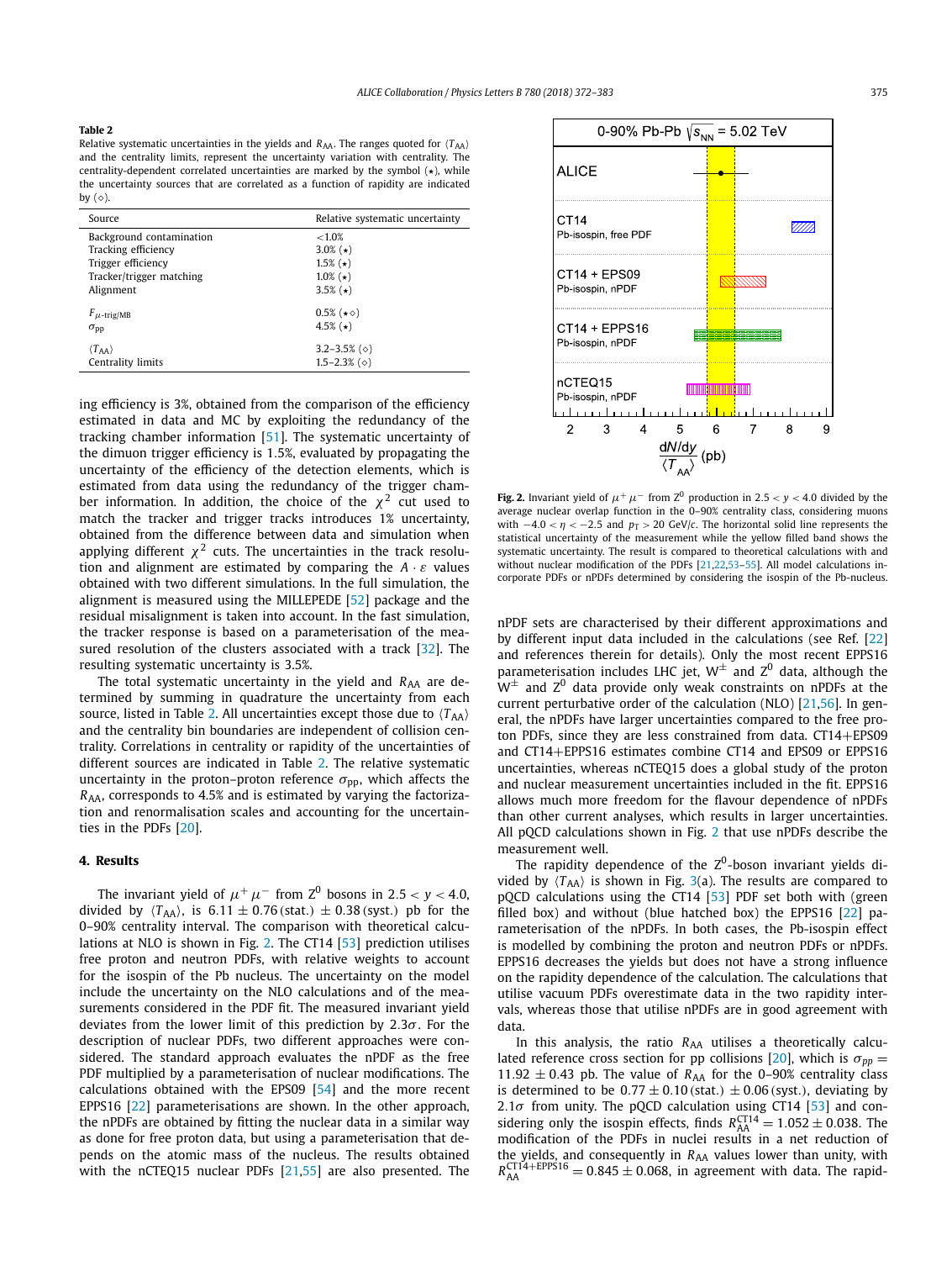<span id="page-4-0"></span>

Fig. 3. Invariant yield of  $\mu^+ \mu^-$  from  $Z^0$  in 2.5 < y < 4.0 divided by  $\langle T_{AA} \rangle$  (a) and nuclear modification factor (b) as a function of rapidity for Pb-Pb collisions at  $\sqrt{s_{NN}}$  = 5.02 TeV, considering muons with  $-4.0 < \eta < -2.5$  and  $p_T > 20$  GeV/c. The vertical error bars are statistical only. The horizontal error bars display the measurement bin width, while the boxes represent the systematic uncertainties. The filled black box in panel (b), located at  $R_{AA} = 1$ , shows the normalisation uncertainty. The results are compared to theoretical calculations with and without nuclear modification of the PDFs. The filled blue boxes show the calculation using the CT14 PDF, while the green stippled boxes show the calculation using CT14 PDF with EPPS16 nPDF [\[22,53\]](#page-5-0). All model calculations incorporate PDFs or nPDFs that account for the isospin of the Pb nucleus.



Fig. 4. Invariant yield of  $\mu^+ \mu^-$  from  $Z^0$  in 2.5 < y < 4.0 divided by  $\langle T_{AA} \rangle$  (a) and nuclear modification factor (b) as a function of centrality (represented by  $\langle N_{\text{part}} \rangle_{N_{\text{coll}}}$ ) for Pb-Pb collisions at  $\sqrt{s_{NN}}$  = 5.02 TeV, considering muons with -4.0 <  $\eta$  < -2.5 and  $p_T$  > 20 GeV/c. The vertical error bars are statistical only, while the boxes represent the systematic uncertainties. The filled black box in panel (b), located at  $R_{AA} = 1$ , shows the normalisation uncertainty. The results are compared to theoretical calculations with centrality-dependent nPDFs that account for the isospin of the Pb nucleus [\[53,54,57\]](#page-6-0).

ity dependence of *R*<sub>AA</sub> is presented in Fig. 3(b). The values are smaller than unity, with a slight rapidity dependence. The data are well-described by calculations including nPDFs (green filled boxes), while the calculations including only isospin effects (blue hatched boxes) tend to overestimate the measured values.

 $Z<sup>0</sup>$ -boson production is studied as a function of the collision centrality, expressed in terms of  $\langle N_{\text{part}}\rangle_{N_{\text{coll}}}$  as shown in Fig. 4. The value of *R*<sub>AA</sub> is compatible with unity in peripheral collisions, with  $R_{AA}$  (20–90%) = 0.96  $\pm$  0.19 (stat.)  $\pm$  0.04 (syst.)  $\pm$  0.06 (corr. syst.), while it is 2*.*6*σ* smaller than unity in the central collisions, with  $R_{AA}$  (0–20%) = 0.67  $\pm$  0.11 (stat.)  $\pm$  0.03 (syst.)  $\pm$  0.04 (corr. syst.). The value for 0–20% central collisions deviates from the predictions using vacuum PDFs ( $R_{\text{AA}}^{\text{CT14}}$ ) by 3 $\sigma$ . The data are compared to calculations including a centrality-dependent nuclear modification of the PDFs [\[57\]](#page-6-0), which describe the data within uncertainties.

# **5. Conclusion**

We have reported the first measurement of  $Z^0$ -boson production at forward rapidities in Pb–Pb collisions at  $\sqrt{s_{NN}} = 5.02$  TeV. The invariant yields divided by the average nuclear overlap function are evaluated as a function of rapidity and average number of participant nucleons weighted by the number of binary nucleon–

nucleon collisions. The corresponding values of the nuclear modification factor are estimated by dividing the measured yields in Pb–Pb collisions by the expected cross-section in pp collisions estimated with NLO pQCD calculations. The value of R<sub>AA</sub> is compatible with unity in the 20–90% centrality class (within large statistical uncertainty), whereas it is smaller than unity by 2.6 times the quadratic sum of the statistical and systematic uncertainties in the 0–20% most central collisions. The results are well-described by the calculations that include modifications of the PDFs in nuclei. In contrast, the calculations with vacuum PDFs overestimate the centrality-integrated  $R_{AA}$  by 2.3 $\sigma$  and  $R_{AA}$  in the 0–20% most central collisions by 3*σ* .

## **Acknowledgements**

The ALICE Collaboration would like to thank H. Paukkunen for providing the pQCD calculations with EPS09 and EPPS16, and F. Lyonnet and A. Kusina for providing the pQCD calculations with nCTEQ15.

The ALICE Collaboration would like to thank all its engineers and technicians for their invaluable contributions to the construction of the experiment and the CERN accelerator teams for the outstanding performance of the LHC complex. The ALICE Collab-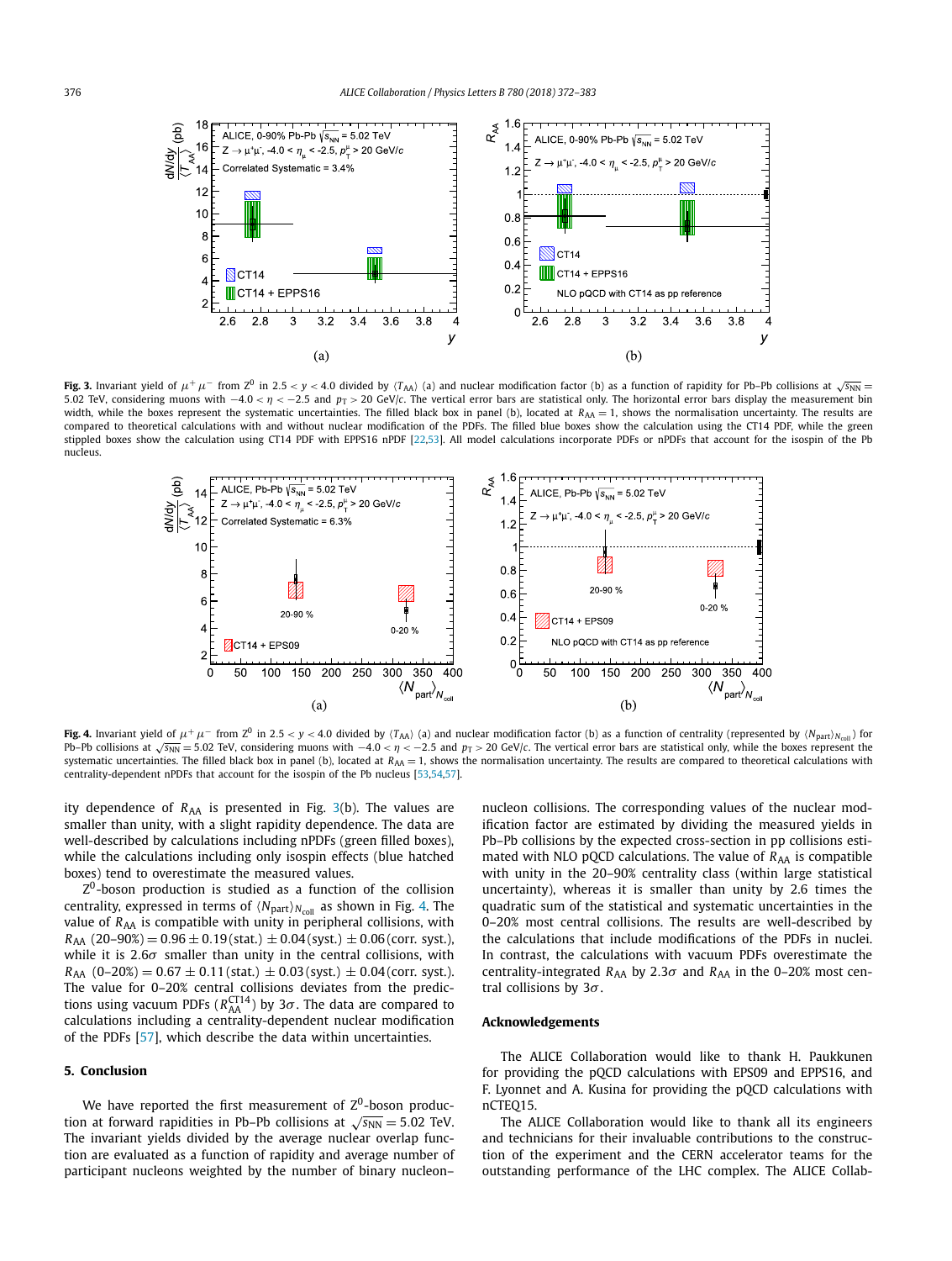<span id="page-5-0"></span>oration gratefully acknowledges the resources and support provided by all Grid centres and the Worldwide LHC Computing Grid (WLCG) collaboration. The ALICE Collaboration acknowledges the following funding agencies for their support in building and running the ALICE detector: A.I. Alikhanyan National Science Laboratory (Yerevan Physics Institute) Foundation (ANSL), State Committee of Science and World Federation of Scientists (WFS), Armenia; Austrian Academy of Sciences and Nationalstiftung für Forschung, Technologie und Entwicklung, Austria; Ministry of Communications and High Technologies, National Nuclear Research Center, Azerbaijan; Conselho Nacional de Desenvolvimento Científico e Tecnológico (CNPq), Universidade Federal do Rio Grande do Sul (UFRGS), Financiadora de Estudos e Projetos (Finep) and Fundação de Amparo à Pesquisa do Estado de São Paulo (FAPESP), Brazil; Ministry of Science & Technology of China (MSTC), National Natural Science Foundation of China (NSFC) and Ministry of Education of China (MOEC), China; Ministry of Science, Education and Sports and Croatian Science Foundation, Croatia; Ministry of Education, Youth and Sports of the Czech Republic, Czech Republic; The Danish Council for Independent Research – Natural Sciences, the Carlsberg Foundation and Danish National Research Foundation (DNRF), Denmark; Helsinki Institute of Physics (HIP), Finland; Commissariat à l'Energie Atomique (CEA) and Institut National de Physique Nucléaire et de Physique des Particules (IN2P3) and Centre National de la Recherche Scientifique (CNRS), France; Bundesministerium für Bildung, Wissenschaft, Forschung und Technologie (BMBF) and GSI Helmholtzzentrum für Schwerionenforschung GmbH, Germany; General Secretariat for Research and Technology, Ministry of Education, Research and Religions, Greece; National Research, Development and Innovation Office, Hungary; Department of Atomic Energy, Government of India (DAE), Department of Science and Technology, Government of India (DST), University Grants Commission, Government of India (UGC) and Council of Scientific and Industrial Research (CSIR), India; Indonesian Institute of Science, Indonesia; Centro Fermi – Museo Storico della Fisica e Centro Studi e Ricerche Enrico Fermi and Istituto Nazionale di Fisica Nucleare (INFN), Italy; Institute for Innovative Science and Technology, Nagasaki Institute of Applied Science (IIST), Japan Society for the Promotion of Science (JSPS) KAKENHI and Japanese Ministry of Education, Culture, Sports, Science and Technology (MEXT), Japan; Consejo Nacional de Ciencia (CONACYT) y Tecnología, through Fondo de Cooperación Internacional en Ciencia y Tecnología (FONCICYT) and Dirección General de Asuntos del Personal Academico (DGAPA), Mexico; Nederlandse Organisatie voor Wetenschappelijk Onderzoek (NWO), Netherlands; The Research Council of Norway, Norway; Commission on Science and Technology for Sustainable Development in the South (COMSATS), Pakistan; Pontificia Universidad Católica del Perú, Peru; Ministry of Science and Higher Education and National Science Centre, Poland; Korea Institute of Science and Technology Information and National Research Foundation of Korea (NRF), Republic of Korea; Ministry of Education and Scientific Research, Institute of Atomic Physics and Romanian National Agency for Science, Technology and Innovation, Romania; Joint Institute for Nuclear Research (JINR), Ministry of Education and Science of the Russian Federation and National Research Centre Kurchatov Institute, Russia; Ministry of Education, Science, Research and Sport of the Slovak Republic, Slovakia; National Research Foundation of South Africa, South Africa; Centro de Aplicaciones Tecnológicas y Desarrollo Nuclear (CEADEN), Cubaenergía, Cuba and Centro de Investigaciones Energéticas, Medioambientales y Tecnológicas (CIEMAT), Spain; Swedish Research Council (VR) and Knut & Alice Wallenberg Foundation (KAW), Sweden; European Organization for Nuclear Research, Switzerland; National Science and Technology Development Agency (NSDTA), Suranaree University of Technology (SUT) and Office of the Higher Education Commission under NRU project of Thailand, Thailand; Turkish Atomic Energy Agency (TAEK), Turkey; National Academy of Sciences of Ukraine, Ukraine; Science and Technology Facilities Council (STFC), United Kingdom; National Science Foundation of the United States of America (NSF) and United States Department of Energy, Office of Nuclear Physics (DOE NP), United States of America.

#### **References**

- [1] S. Peigne, A. Peshier, [Collisional](http://refhub.elsevier.com/S0370-2693(18)30197-7/bib506569676E653A323030377364s1) energy loss of a fast muon in a hot QED plasma, Phys. Rev. D 77 (2008) 014015, [arXiv:0710.1266 \[hep-ph\].](http://refhub.elsevier.com/S0370-2693(18)30197-7/bib506569676E653A323030377364s1)
- [2] V. [Kartvelishvili,](http://refhub.elsevier.com/S0370-2693(18)30197-7/bib4B61727476656C69736876696C693A313939356672s1) R. Kvatadze, R. Shanidze, On Z and Z + jet production in heavy ion collisions, Phys. Lett. B 356 (1995) 589–594, [arXiv:hep-ph/9505418.](http://refhub.elsevier.com/S0370-2693(18)30197-7/bib4B61727476656C69736876696C693A313939356672s1)
- [3] Z. Conesa del Valle, Vector bosons in [heavy-ion](http://refhub.elsevier.com/S0370-2693(18)30197-7/bib436F6E65736164656C56616C6C653A323030397670s1) collisions at the LHC, Eur. Phys. J. C 61 (2009) 729–733, [arXiv:0903.1432 \[hep-ex\].](http://refhub.elsevier.com/S0370-2693(18)30197-7/bib436F6E65736164656C56616C6C653A323030397670s1)
- [4] UA1 Collaboration, C. Albajar, et al., Intermediate vector Boson [cross-sections](http://refhub.elsevier.com/S0370-2693(18)30197-7/bib416C62616A61723A31393837797As1) at the CERN super proton [synchrotron](http://refhub.elsevier.com/S0370-2693(18)30197-7/bib416C62616A61723A31393837797As1) collider and the number of neutrino types, Phys. Lett. B 198 [\(1987\)](http://refhub.elsevier.com/S0370-2693(18)30197-7/bib416C62616A61723A31393837797As1) 271.
- [5] UA2 [Collaboration,](http://refhub.elsevier.com/S0370-2693(18)30197-7/bib416C697474693A31393931646Ds1) J. Alitti, et al., A Measurement of the *W* and *Z* production cross-sections and a [determination](http://refhub.elsevier.com/S0370-2693(18)30197-7/bib416C697474693A31393931646Ds1) of  $\Gamma_W$  at the CERN  $\bar{p}p$  collider, Phys. Lett. B 276 (1992) [365–374.](http://refhub.elsevier.com/S0370-2693(18)30197-7/bib416C697474693A31393931646Ds1)
- [6] CDF [Collaboration,](http://refhub.elsevier.com/S0370-2693(18)30197-7/bib4162653A31393935626Ds1) F. Abe, et al., Measurement of  $\sigma \cdot B(W \rightarrow e \nu)$  and  $\sigma$  $B(Z^0 \rightarrow e^+e^-)$  in *pp* [collisions](http://refhub.elsevier.com/S0370-2693(18)30197-7/bib4162653A31393935626Ds1) at  $\sqrt{s} = 1.8$  TeV, Phys. Rev. Lett. 76 (1996) 3070–3075, [arXiv:hep-ex/9509010.](http://refhub.elsevier.com/S0370-2693(18)30197-7/bib4162653A31393935626Ds1)
- [7] D0 [Collaboration,](http://refhub.elsevier.com/S0370-2693(18)30197-7/bib4162626F74743A313939397474s1) B. Abbott, et al., Extraction of the width of the *W* boson from [measurements](http://refhub.elsevier.com/S0370-2693(18)30197-7/bib4162626F74743A313939397474s1) of  $\sigma$  ( $p\bar{p}$   $\rightarrow$  *W* + *X*)  $\times$  *B*(*W*  $\rightarrow$  *ev*) and  $\sigma$  ( $p\bar{p}$   $\rightarrow$  *Z* + *X*)  $\times$  *B*(*Z*  $\rightarrow$ *ee)* and their ratio, Phys. Rev. D 61 (2000) 072001, [arXiv:hep-ex/9906025.](http://refhub.elsevier.com/S0370-2693(18)30197-7/bib4162626F74743A313939397474s1)
- [8] CDF Collaboration, A. Abulencia, et al., [Measurements](http://refhub.elsevier.com/S0370-2693(18)30197-7/bib4162756C656E6369613A323030356978s1) of inclusive W and Z cross sections in  $p\bar{p}$  [collisions](http://refhub.elsevier.com/S0370-2693(18)30197-7/bib4162756C656E6369613A323030356978s1) at  $\sqrt{s} = 1.96$  TeV, J. Phys. G 34 (2007) 2457–2544, [arXiv:hep-ex/0508029.](http://refhub.elsevier.com/S0370-2693(18)30197-7/bib4162756C656E6369613A323030356978s1)
- [9] ATLAS [Collaboration,](http://refhub.elsevier.com/S0370-2693(18)30197-7/bib4161643A323031307974s1) G. Aad, et al., Measurement of the *<sup>W</sup>* → *ν* and *<sup>Z</sup>/γ* <sup>∗</sup> →  $\ell\ell$  production cross sections in [proton–proton](http://refhub.elsevier.com/S0370-2693(18)30197-7/bib4161643A323031307974s1) collisions at  $\sqrt{s} = 7$  [TeV with](http://refhub.elsevier.com/S0370-2693(18)30197-7/bib4161643A323031307974s1) the ATLAS detector, J. High Energy Phys. 12 (2010) 060, [arXiv:1010.2130 \[hep](http://refhub.elsevier.com/S0370-2693(18)30197-7/bib4161643A323031307974s1)[ex\].](http://refhub.elsevier.com/S0370-2693(18)30197-7/bib4161643A323031307974s1)
- [10] ATLAS [Collaboration,](http://refhub.elsevier.com/S0370-2693(18)30197-7/bib4161643A32303131646Ds1) G. Aad, et al., Measurement of the inclusive *W*± and *Z/γ* <sup>∗</sup> cross sections in the electron and muon decay [channels](http://refhub.elsevier.com/S0370-2693(18)30197-7/bib4161643A32303131646Ds1) in *pp* collisions at  $\sqrt{s}$  = 7 TeV with the ATLAS [detector,](http://refhub.elsevier.com/S0370-2693(18)30197-7/bib4161643A32303131646Ds1) Phys. Rev. D 85 (2012) 072004, [arXiv:1109.5141 \[hep-ex\].](http://refhub.elsevier.com/S0370-2693(18)30197-7/bib4161643A32303131646Ds1)
- [11] ATLAS [Collaboration,](http://refhub.elsevier.com/S0370-2693(18)30197-7/bib4161643A323031366E6166s1) G. Aad, et al., Measurement of *W*± and *Z* -boson production cross sections in *pp* [collisions](http://refhub.elsevier.com/S0370-2693(18)30197-7/bib4161643A323031366E6166s1) at  $\sqrt{s} = 13$  TeV with the ATLAS detector, Phys. Lett. B 759 (2016) 601–621, [arXiv:1603.09222 \[hep-ex\].](http://refhub.elsevier.com/S0370-2693(18)30197-7/bib4161643A323031366E6166s1)
- [12] CMS [Collaboration,](http://refhub.elsevier.com/S0370-2693(18)30197-7/bib434D533A323031316161s1) S. Chatrchyan, et al., Measurement of the inclusive *W* and *Z* [production](http://refhub.elsevier.com/S0370-2693(18)30197-7/bib434D533A323031316161s1) cross sections in *pp* collisions at √*s* = 7 TeV, J. High Energy Phys. 10 (2011) 132, [arXiv:1107.4789 \[hep-ex\].](http://refhub.elsevier.com/S0370-2693(18)30197-7/bib434D533A323031316161s1)
- [13] CMS [Collaboration,](http://refhub.elsevier.com/S0370-2693(18)30197-7/bib4368617472636879616E3A323031346D7561s1) S. Chatrchyan, et al., Measurement of inclusive W and Z boson [production](http://refhub.elsevier.com/S0370-2693(18)30197-7/bib4368617472636879616E3A323031346D7561s1) cross sections in pp collisions at  $\sqrt{s} = 8$  TeV, Phys. Rev. Lett. 112 (2014) 191802, [arXiv:1402.0923 \[hep-ex\].](http://refhub.elsevier.com/S0370-2693(18)30197-7/bib4368617472636879616E3A323031346D7561s1)
- [14] LHCb [Collaboration,](http://refhub.elsevier.com/S0370-2693(18)30197-7/bib4161696A3A32303135676E61s1) R. Aaij, et al., Measurement of the forward *Z* boson production [cross-section](http://refhub.elsevier.com/S0370-2693(18)30197-7/bib4161696A3A32303135676E61s1) in *pp* collisions at  $\sqrt{s} = 7$  TeV, J. High Energy Phys. 08 (2015) 039, [arXiv:1505.07024 \[hep-ex\].](http://refhub.elsevier.com/S0370-2693(18)30197-7/bib4161696A3A32303135676E61s1)
- [15] LHCb [Collaboration,](http://refhub.elsevier.com/S0370-2693(18)30197-7/bib4161696A3A323031357A6C71s1) R. Aaij, et al., Measurement of forward W and Z boson [production](http://refhub.elsevier.com/S0370-2693(18)30197-7/bib4161696A3A323031357A6C71s1) in *pp* collisions at  $\sqrt{s} = 8$  TeV, J. High Energy Phys. 01 (2016) 155, [arXiv:1511.08039 \[hep-ex\].](http://refhub.elsevier.com/S0370-2693(18)30197-7/bib4161696A3A323031357A6C71s1)
- [16] A.D. Martin, R.G. Roberts, W.J. Stirling, R.S. Thorne, Parton [distributions](http://refhub.elsevier.com/S0370-2693(18)30197-7/bib4D617274696E3A313939397777s1) and the LHC: *W* and *Z* production, Eur. Phys. J. C 14 (2000) 133–145, [arXiv:hep-ph/](http://refhub.elsevier.com/S0370-2693(18)30197-7/bib4D617274696E3A313939397777s1) [9907231.](http://refhub.elsevier.com/S0370-2693(18)30197-7/bib4D617274696E3A313939397777s1)
- [17] U. Baur, S. Keller, D. Wackeroth, [Electroweak](http://refhub.elsevier.com/S0370-2693(18)30197-7/bib426175723A313939386B74s1) radiative corrections to *W* boson [production](http://refhub.elsevier.com/S0370-2693(18)30197-7/bib426175723A313939386B74s1) in hadronic collisions, Phys. Rev. D 59 (1999) 013002, arXiv:hep[ph/9807417.](http://refhub.elsevier.com/S0370-2693(18)30197-7/bib426175723A313939386B74s1)
- [18] J. Rojo, et al., The [PDF4LHC](http://refhub.elsevier.com/S0370-2693(18)30197-7/bib526F6A6F3A3230313561637As1) report on PDFs and LHC data: results from Run I and preparation for Run II, J. Phys. G 42 (2015) 103103, [arXiv:1507.00556 \[hep](http://refhub.elsevier.com/S0370-2693(18)30197-7/bib526F6A6F3A3230313561637As1)[ph\].](http://refhub.elsevier.com/S0370-2693(18)30197-7/bib526F6A6F3A3230313561637As1)
- [19] J. Butterworth, et al., PDF4LHC [recommendations](http://refhub.elsevier.com/S0370-2693(18)30197-7/bib427574746572776F7274683A323031356F7561s1) for LHC Run II, J. Phys. G 43 (2016) 023001, [arXiv:1510.03865 \[hep-ph\].](http://refhub.elsevier.com/S0370-2693(18)30197-7/bib427574746572776F7274683A323031356F7561s1)
- [20] H. Paukkunen, C.A. Salgado, Constraints for the nuclear parton [distributions](http://refhub.elsevier.com/S0370-2693(18)30197-7/bib5061756B6B756E656E3A323031307167s1) from Z and W [production](http://refhub.elsevier.com/S0370-2693(18)30197-7/bib5061756B6B756E656E3A323031307167s1) at the LHC, J. High Energy Phys. 1103 (2011) 071, [arXiv:1010.5392 \[hep-ph\].](http://refhub.elsevier.com/S0370-2693(18)30197-7/bib5061756B6B756E656E3A323031307167s1)
- [21] A. Kusina, F. [Lyonnet,](http://refhub.elsevier.com/S0370-2693(18)30197-7/bib4B7573696E613A32303136667879s1) D.B. Clark, E. Godat, T. Jezo, K. Kovarik, F.I. Olness, I. Schienbein, J.Y. Yu, Vector boson production in [proton–lead](http://refhub.elsevier.com/S0370-2693(18)30197-7/bib4B7573696E613A32303136667879s1) and lead–lead collisions at the LHC and its impact on nCTEQ15 PDFs, [arXiv:1610.02925 \[nucl-th\].](http://refhub.elsevier.com/S0370-2693(18)30197-7/bib4B7573696E613A32303136667879s1)
- [22] K.J. Eskola, P. Paakkinen, H. [Paukkunen,](http://refhub.elsevier.com/S0370-2693(18)30197-7/bib45736B6F6C613A323031366F6874s1) C.A. Salgado, EPPS16: nuclear parton distributions with LHC data, Eur. Phys. J. C 77 (2017) 163, [arXiv:1612.05741](http://refhub.elsevier.com/S0370-2693(18)30197-7/bib45736B6F6C613A323031366F6874s1) [\[hep-ph\].](http://refhub.elsevier.com/S0370-2693(18)30197-7/bib45736B6F6C613A323031366F6874s1)
- [23] D. de Florian, R. Sassot, Nuclear parton distributions at [next-to-leading](http://refhub.elsevier.com/S0370-2693(18)30197-7/bib6465466C6F7269616E3A323030337166s1) order, Phys. Rev. D 69 (2004) 074028, [arXiv:hep-ph/0311227.](http://refhub.elsevier.com/S0370-2693(18)30197-7/bib6465466C6F7269616E3A323030337166s1)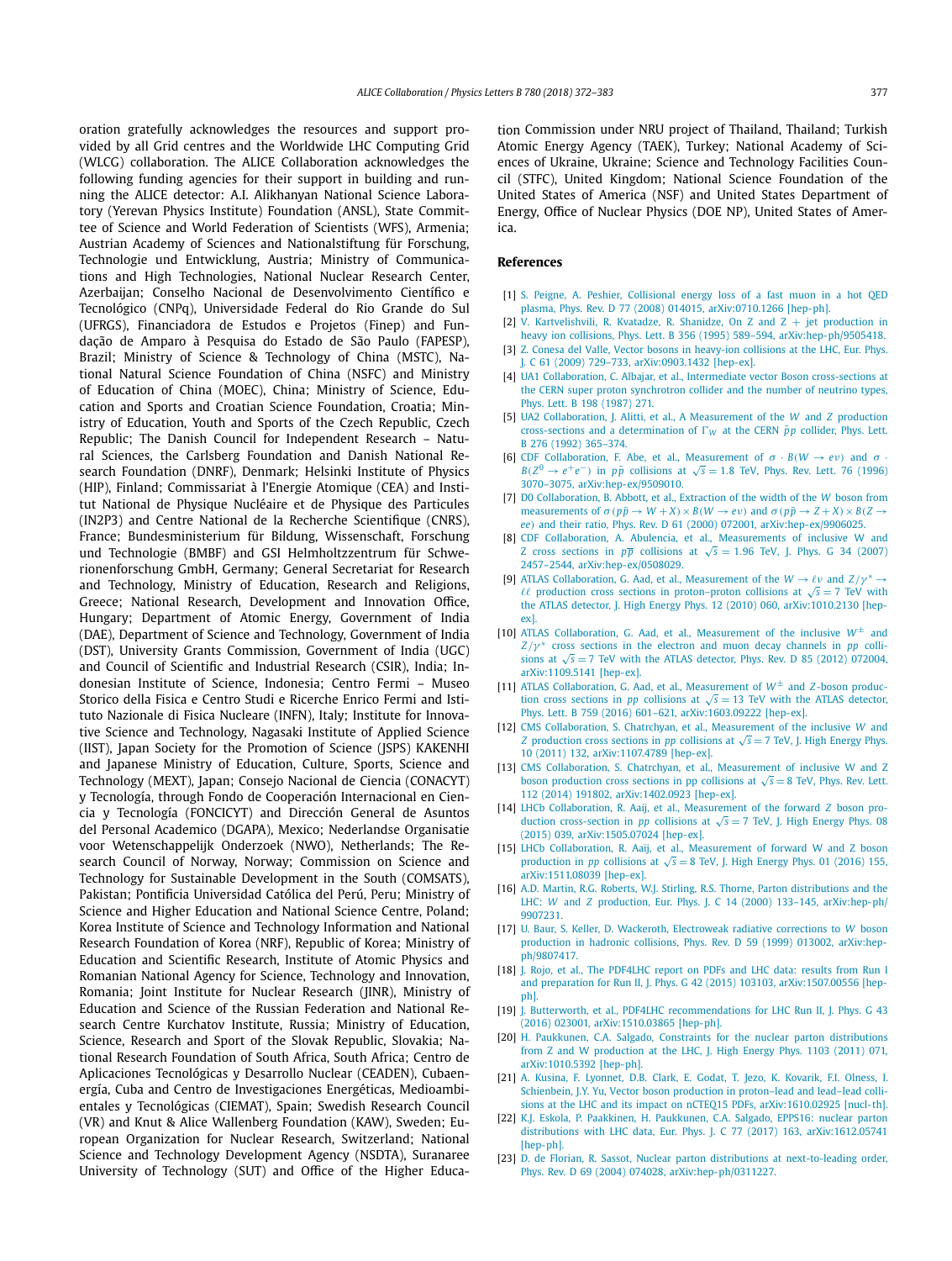- <span id="page-6-0"></span>[24] M. Hirai, S. Kumano, T.H. Nagai, [Determination](http://refhub.elsevier.com/S0370-2693(18)30197-7/bib48697261693A323030377378s1) of nuclear parton distribution functions and their uncertainties in [next-to-leading](http://refhub.elsevier.com/S0370-2693(18)30197-7/bib48697261693A323030377378s1) order, Phys. Rev. C 76 (2007) 065207, [arXiv:0709.3038 \[hep-ph\].](http://refhub.elsevier.com/S0370-2693(18)30197-7/bib48697261693A323030377378s1)
- [25] S. Atashbar Tehrani, Nuclear parton densities and their [uncertainties](http://refhub.elsevier.com/S0370-2693(18)30197-7/bib417461736862617254656872616E693A323031327868s1) at the [next-to-leading](http://refhub.elsevier.com/S0370-2693(18)30197-7/bib417461736862617254656872616E693A323031327868s1) order, Phys. Rev. C 86 (2012) 064301.
- [26] H. Khanpour, S. Atashbar Tehrani, Global analysis of nuclear parton [distribution](http://refhub.elsevier.com/S0370-2693(18)30197-7/bib4B68616E706F75723A32303136707068s1) functions and their uncertainties at [next-to-next-to-leading](http://refhub.elsevier.com/S0370-2693(18)30197-7/bib4B68616E706F75723A32303136707068s1) order, Phys. Rev. D 93 (2016) 014026, [arXiv:1601.00939 \[hep-ph\].](http://refhub.elsevier.com/S0370-2693(18)30197-7/bib4B68616E706F75723A32303136707068s1)
- [27] R. Vogt, Shadowing effects on vector boson [production,](http://refhub.elsevier.com/S0370-2693(18)30197-7/bib566F67743A323030306870s1) Phys. Rev. C 64 (2001) 044901, [arXiv:hep-ph/0011242.](http://refhub.elsevier.com/S0370-2693(18)30197-7/bib566F67743A323030306870s1)
- [28] R.B. Neufeld, I. Vitev, B.-W. Zhang, A possible [determination](http://refhub.elsevier.com/S0370-2693(18)30197-7/bib4E657566656C643A32303130647As1) of the quark radiation length in cold nuclear matter, Phys. Lett. B 704 (2011) [590–595,](http://refhub.elsevier.com/S0370-2693(18)30197-7/bib4E657566656C643A32303130647As1) [arXiv:1010.3708 \[hep-ph\].](http://refhub.elsevier.com/S0370-2693(18)30197-7/bib4E657566656C643A32303130647As1)
- [29] [AT](http://refhub.elsevier.com/S0370-2693(18)30197-7/bib4161643A32303135677461s1)LAS Collaboration, G. Aad, et al., *Z* boson production in *p* + Pb collisions at  $\sqrt{s_{NN}}$  = 5.02 [TeV](http://refhub.elsevier.com/S0370-2693(18)30197-7/bib4161643A32303135677461s1) [measured](http://refhub.elsevier.com/S0370-2693(18)30197-7/bib4161643A32303135677461s1) with the ATLAS detector, Phys. Rev. C 92 (2015) 044915, [arXiv:1507.06232 \[hep-ex\].](http://refhub.elsevier.com/S0370-2693(18)30197-7/bib4161643A32303135677461s1)
- [30] CMS [Collaboration,](http://refhub.elsevier.com/S0370-2693(18)30197-7/bib4B6861636861747279616E3A32303135707A73s1) V. Khachatryan, et al., Study of Z boson production in pPb [collisions](http://refhub.elsevier.com/S0370-2693(18)30197-7/bib4B6861636861747279616E3A32303135707A73s1) at  $\sqrt{s_{NN}}$  = 5.02 TeV, Phys. Lett. B 759 (2016) 36–57, arXiv: [1512.06461 \[hep-ex\].](http://refhub.elsevier.com/S0370-2693(18)30197-7/bib4B6861636861747279616E3A32303135707A73s1)
- [31] CMS [Collaboration,](http://refhub.elsevier.com/S0370-2693(18)30197-7/bib4B6861636861747279616E3A32303135686861s1) V. Khachatryan, et al., Study of W boson production in pPb collisions at  $\sqrt{s_{NN}}$  = 5.02 TeV, Phys. Lett. B 750 (2015) 565–586, [arXiv:1503.](http://refhub.elsevier.com/S0370-2693(18)30197-7/bib4B6861636861747279616E3A32303135686861s1) [05825 \[nucl-ex\].](http://refhub.elsevier.com/S0370-2693(18)30197-7/bib4B6861636861747279616E3A32303135686861s1)
- [32] ALICE [Collaboration,](http://refhub.elsevier.com/S0370-2693(18)30197-7/bib416C6963653A32303136776B61s1) J. Adam, et al., W and Z boson production in p-Pb collisions at √<sup>*s*<sub>NN</sub></sup> = 5.02 TeV, J. High Energy Phys. 02 (2017) 077, [arXiv:1611.03002](http://refhub.elsevier.com/S0370-2693(18)30197-7/bib416C6963653A32303136776B61s1) [\[nucl-ex\].](http://refhub.elsevier.com/S0370-2693(18)30197-7/bib416C6963653A32303136776B61s1)
- [33] LHCb [Collaboration,](http://refhub.elsevier.com/S0370-2693(18)30197-7/bib4161696A3A32303134707675s1) R. Aaij, et al., Observation of *Z* production in proton–lead collisions at LHCb, J. High Energy Phys. 1409 (2014) 030, [arXiv:1406.2885 \[hep](http://refhub.elsevier.com/S0370-2693(18)30197-7/bib4161696A3A32303134707675s1)[ex\].](http://refhub.elsevier.com/S0370-2693(18)30197-7/bib4161696A3A32303134707675s1)
- [34] R. Gavin, Y. Li, F. Petriello, S. [Quackenbush,](http://refhub.elsevier.com/S0370-2693(18)30197-7/bib476176696E3A32303130617As1) FEWZ 2.0: a code for hadronic Z production at [next-to-next-to-leading](http://refhub.elsevier.com/S0370-2693(18)30197-7/bib476176696E3A32303130617As1) order, Comput. Phys. Commun. 182 (2011) 2388–2403, [arXiv:1011.3540 \[hep-ph\].](http://refhub.elsevier.com/S0370-2693(18)30197-7/bib476176696E3A32303130617As1)
- [35] ATLAS [Collaboration,](http://refhub.elsevier.com/S0370-2693(18)30197-7/bib4161643A32303134626861s1) G. Aad, et al., Measurement of the production and lepton charge [asymmetry](http://refhub.elsevier.com/S0370-2693(18)30197-7/bib4161643A32303134626861s1) of *W* bosons in Pb+Pb collisions at  $\sqrt{s_{NN}} = 2.76$  TeV with the ATLAS detector, Eur. Phys. J. C 75 (2015) 23, [arXiv:1408.4674 \[hep-ex\].](http://refhub.elsevier.com/S0370-2693(18)30197-7/bib4161643A32303134626861s1)
- [36] ATLAS [Collaboration,](http://refhub.elsevier.com/S0370-2693(18)30197-7/bib4161643A323031326577s1) G. Aad, et al., Measurement of *Z* boson Production in Pb+Pb [Collisions](http://refhub.elsevier.com/S0370-2693(18)30197-7/bib4161643A323031326577s1) at  $\sqrt{s_{NN}}$  = 2.76 TeV with the ATLAS Detector, Phys. Rev. Lett. 110 (2013) 022301, [arXiv:1210.6486 \[hep-ex\].](http://refhub.elsevier.com/S0370-2693(18)30197-7/bib4161643A323031326577s1)
- [37] CMS [Collaboration,](http://refhub.elsevier.com/S0370-2693(18)30197-7/bib4368617472636879616E3A32303134637361s1) S. Chatrchyan, et al., Study of Z production in PbPb and pp collisions at  $\sqrt{s_{NN}}$  = 2.76 TeV in the dimuon and [dielectron](http://refhub.elsevier.com/S0370-2693(18)30197-7/bib4368617472636879616E3A32303134637361s1) decay channels, J. High Energy Phys. 1503 (2015) 022, [arXiv:1410.4825 \[nucl-ex\].](http://refhub.elsevier.com/S0370-2693(18)30197-7/bib4368617472636879616E3A32303134637361s1)
- [38] CMS [Collaboration,](http://refhub.elsevier.com/S0370-2693(18)30197-7/bib4368617472636879616E3A323031326E74s1) S. Chatrchyan, et al., Study of *W* boson production in PbPb and *pp* [collisions](http://refhub.elsevier.com/S0370-2693(18)30197-7/bib4368617472636879616E3A323031326E74s1) at  $\sqrt{s_{NN}}$  = 2.76 TeV, Phys. Lett. B 715 (2012) 66–87, arXiv: [1205.6334 \[nucl-ex\].](http://refhub.elsevier.com/S0370-2693(18)30197-7/bib4368617472636879616E3A323031326E74s1)
- [39] ATLAS Collaboration, *Z* boson production in Pb+Pb collisions at  $\sqrt{s_{NN}}$  = 5*.*02 TeV with the ATLAS detector at the LHC, ATLAS-CONF-2017-010, 2017.
- [40] M.L. Miller, K. Reygers, S.J. Sanders, P. [Steinberg,](http://refhub.elsevier.com/S0370-2693(18)30197-7/bib4D696C6C65723A323030377269s1) Glauber modeling in high energy nuclear [collisions,](http://refhub.elsevier.com/S0370-2693(18)30197-7/bib4D696C6C65723A323030377269s1) Annu. Rev. Nucl. Part. Sci. 57 (2007) 205–243, arXiv: [nucl-ex/0701025.](http://refhub.elsevier.com/S0370-2693(18)30197-7/bib4D696C6C65723A323030377269s1)
- [41] ALICE [Collaboration,](http://refhub.elsevier.com/S0370-2693(18)30197-7/bib41616D6F64743A323030387A7As1) K. Aamodt, et al., The ALICE experiment at the CERN LHC, J. [Instrum.](http://refhub.elsevier.com/S0370-2693(18)30197-7/bib41616D6F64743A323030387A7As1) 3 (2008) S08002.

# **The ALICE Collaboration**

- [42] ALICE [Collaboration,](http://refhub.elsevier.com/S0370-2693(18)30197-7/bib414C4943453A323031326161s1) B. Abelev, et al., Measurement of the cross section for elec[tromagnetic](http://refhub.elsevier.com/S0370-2693(18)30197-7/bib414C4943453A323031326161s1) dissociation with neutron emission in Pb–Pb collisions at  $\sqrt{s_{NN}}$  = 2*.*76 TeV, Phys. Rev. Lett. 109 (2012) 252302, [arXiv:1203.2436 \[nucl-ex\].](http://refhub.elsevier.com/S0370-2693(18)30197-7/bib414C4943453A323031326161s1)
- [43] ALICE [Collaboration,](http://refhub.elsevier.com/S0370-2693(18)30197-7/bib41616D6F64743A32303131676As1) K. Aamodt, et al., Rapidity and transverse momentum dependence of inclusive  $J/\psi$  [production](http://refhub.elsevier.com/S0370-2693(18)30197-7/bib41616D6F64743A32303131676As1) in *pp* collisions at  $\sqrt{s} = 7$  TeV, Phys. Lett. B 704 (2011) 442–455, [arXiv:1105.0380 \[hep-ex\],](http://refhub.elsevier.com/S0370-2693(18)30197-7/bib41616D6F64743A32303131676As1) Erratum: Phys. Lett. B 7 (2012) [18,692.](http://refhub.elsevier.com/S0370-2693(18)30197-7/bib41616D6F64743A32303131676As1)
- [44] S. Alioli, P. Nason, C. Oleari, E. Re, NLO [vector-boson](http://refhub.elsevier.com/S0370-2693(18)30197-7/bib416C696F6C693A323030386778s1) production matched with shower in POWHEG, J. High Energy Phys. 07 (2008) 060, [arXiv:0805.4802 \[hep](http://refhub.elsevier.com/S0370-2693(18)30197-7/bib416C696F6C693A323030386778s1)[ph\].](http://refhub.elsevier.com/S0370-2693(18)30197-7/bib416C696F6C693A323030386778s1)
- [45] T. [Sjostrand,](http://refhub.elsevier.com/S0370-2693(18)30197-7/bib536A6F737472616E643A323030367A61s1) S. Mrenna, P.Z. Skands, PYTHIA 6.4 physics and manual, J. High Energy Phys. 05 (2006) 026, [arXiv:hep-ph/0603175.](http://refhub.elsevier.com/S0370-2693(18)30197-7/bib536A6F737472616E643A323030367A61s1)
- [46] R. Brun, F. Carminati, S. Giani, GEANT detector description and simulation tool, CERN-W-5013, 1994.
- [47] CMS [Collaboration,](http://refhub.elsevier.com/S0370-2693(18)30197-7/bib4368617472636879616E3A323031317774s1) S. Chatrchyan, et al., Measurement of the rapidity and transverse momentum [distributions](http://refhub.elsevier.com/S0370-2693(18)30197-7/bib4368617472636879616E3A323031317774s1) of *Z* bosons in *pp* collisions at  $\sqrt{s} = 7$  TeV, Phys. Rev. D 85 (2012) 032002, [arXiv:1110.4973 \[hep-ex\].](http://refhub.elsevier.com/S0370-2693(18)30197-7/bib4368617472636879616E3A323031317774s1)
- [48] ALICE [Collaboration,](http://refhub.elsevier.com/S0370-2693(18)30197-7/bib4164616D3A32303136726467s1) J. Adam, et al., J/*ψ* suppression at forward rapidity in Pb– Pb [collisions](http://refhub.elsevier.com/S0370-2693(18)30197-7/bib4164616D3A32303136726467s1) at  $\sqrt{s_{NN}}$  = 5.02 TeV, Phys. Lett. B 766 (2017) 212–224, arXiv: [1606.08197 \[nucl-ex\].](http://refhub.elsevier.com/S0370-2693(18)30197-7/bib4164616D3A32303136726467s1)
- [49] ALICE [Collaboration,](http://refhub.elsevier.com/S0370-2693(18)30197-7/bib4164616D3A32303134716A61s1) J. Adam, et al., Centrality dependence of particle production in p–Pb [collisions](http://refhub.elsevier.com/S0370-2693(18)30197-7/bib4164616D3A32303134716A61s1) at  $\sqrt{s_{NN}}$  = 5.02 TeV, Phys. Rev. C 91 (2015) 064905, [arXiv:1412.6828 \[nucl-ex\].](http://refhub.elsevier.com/S0370-2693(18)30197-7/bib4164616D3A32303134716A61s1)
- [50] ALICE [Collaboration,](http://refhub.elsevier.com/S0370-2693(18)30197-7/bib4164616D3A32303135707474s1) J. Adam, et al., Centrality dependence of the chargedparticle multiplicity density at [midrapidity](http://refhub.elsevier.com/S0370-2693(18)30197-7/bib4164616D3A32303135707474s1) in Pb–Pb collisions at  $\sqrt{s_{NN}}$  = 5*.*02 TeV, Phys. Rev. Lett. 116 (2016) 222302, [arXiv:1512.06104 \[nucl-ex\].](http://refhub.elsevier.com/S0370-2693(18)30197-7/bib4164616D3A32303135707474s1)
- [51] ALICE [Collaboration,](http://refhub.elsevier.com/S0370-2693(18)30197-7/bib4162656C65763A32303134666661s1) B.B. Abelev, et al., Performance of the ALICE experiment at the CERN LHC, Int. J. Mod. Phys. A 29 (2014) 1430044, [arXiv:1402.4476 \[nucl](http://refhub.elsevier.com/S0370-2693(18)30197-7/bib4162656C65763A32303134666661s1)[ex\].](http://refhub.elsevier.com/S0370-2693(18)30197-7/bib4162656C65763A32303134666661s1)
- [52] V. Blobel, C. Kleinwort, A new method for the high precision alignment of track detectors, in: Advanced Statistical Techniques in Particle Physics. Proceedings, Conference, Durham, UK, March 18–22, 2002, 2002, pp. URL–STR(9), arXiv:hep-ex/0208021, [http://www.ippp.dur.ac.uk/Workshops/](http://www.ippp.dur.ac.uk/Workshops/02/statistics/proceedings//blobel1.pdf) [02/statistics/proceedings//blobel1.pdf,](http://www.ippp.dur.ac.uk/Workshops/02/statistics/proceedings//blobel1.pdf) 2002.
- [53] S. Dulat, T.-J. Hou, J. Gao, M. Guzzi, J. Huston, P. [Nadolsky,](http://refhub.elsevier.com/S0370-2693(18)30197-7/bib44756C61743A323031356D6361s1) J. Pumplin, C. Schmidt, D. Stump, C.P. Yuan, New parton [distribution](http://refhub.elsevier.com/S0370-2693(18)30197-7/bib44756C61743A323031356D6361s1) functions from a global analysis of quantum [chromodynamics,](http://refhub.elsevier.com/S0370-2693(18)30197-7/bib44756C61743A323031356D6361s1) Phys. Rev. D 93 (2016) 033006, arXiv: [1506.07443 \[hep-ph\].](http://refhub.elsevier.com/S0370-2693(18)30197-7/bib44756C61743A323031356D6361s1)
- [54] K.J. Eskola, H. [Paukkunen,](http://refhub.elsevier.com/S0370-2693(18)30197-7/bib45736B6F6C613A32303039756As1) C.A. Salgado, EPS09: a new generation of NLO and LO nuclear parton [distribution](http://refhub.elsevier.com/S0370-2693(18)30197-7/bib45736B6F6C613A32303039756As1) functions, J. High Energy Phys. 04 (2009) 065, [arXiv:0902.4154 \[hep-ph\].](http://refhub.elsevier.com/S0370-2693(18)30197-7/bib45736B6F6C613A32303039756As1)
- [55] K. Kovarik, et al., nCTEQ15 global analysis of nuclear parton [distributions](http://refhub.elsevier.com/S0370-2693(18)30197-7/bib4B6F766172696B3A32303135636D61s1) with [uncertainties](http://refhub.elsevier.com/S0370-2693(18)30197-7/bib4B6F766172696B3A32303135636D61s1) in the CTEQ framework, Phys. Rev. D 93 (2016) 085037, [arXiv:1509.00792 \[hep-ph\].](http://refhub.elsevier.com/S0370-2693(18)30197-7/bib4B6F766172696B3A32303135636D61s1)
- [56] N. Armesto, H. [Paukkunen,](http://refhub.elsevier.com/S0370-2693(18)30197-7/bib41726D6573746F3A323031356C7267s1) J.M. Penín, C.A. Salgado, P. Zurita, An analysis of the impact of LHC Run I [proton–lead](http://refhub.elsevier.com/S0370-2693(18)30197-7/bib41726D6573746F3A323031356C7267s1) data on nuclear parton densities, Eur. Phys. J. C 76 (2016) 218, [arXiv:1512.01528 \[hep-ph\].](http://refhub.elsevier.com/S0370-2693(18)30197-7/bib41726D6573746F3A323031356C7267s1)
- [57] I. Helenius, K.J. Eskola, H. Honkanen, C.A. Salgado, [Impact-parameter](http://refhub.elsevier.com/S0370-2693(18)30197-7/bib48656C656E6975733A323031327764s1) dependent nuclear parton [distribution](http://refhub.elsevier.com/S0370-2693(18)30197-7/bib48656C656E6975733A323031327764s1) functions: EPS09s and EKS98s and their applications in nuclear hard [processes,](http://refhub.elsevier.com/S0370-2693(18)30197-7/bib48656C656E6975733A323031327764s1) J. High Energy Phys. 07 (2012) 073, [arXiv:1205.5359 \[hep-ph\].](http://refhub.elsevier.com/S0370-2693(18)30197-7/bib48656C656E6975733A323031327764s1)

S. Acharya <sup>[137](#page-11-0)</sup>, D. Adamová <sup>94</sup>, J. Adolfsson <sup>33</sup>, M.M. Aggarwal <sup>99</sup>, G. Aglieri Rinella <sup>34</sup>, M. Agnello <sup>30</sup>, N. Agrawal  $^{47}$  $^{47}$  $^{47}$ , Z. Ahammed  $^{137}$ , S.U. Ahn  $^{78}$ , S. Aiola  $^{141}$  $^{141}$  $^{141}$ , A. Akindinov  $^{63}$ , M. Al-Turany  $^{106}$ , S.N. Alam  $^{137}$ , D.S.D. Albuquerque [122,](#page-11-0) D. Aleksandrov [90,](#page-10-0) B. Alessandro [57](#page-10-0), R. Alfaro Molina [73,](#page-10-0) Y. Ali [15,](#page-9-0) A. Alici [11](#page-9-0)*,*[26](#page-10-0)*,*[52,](#page-10-0) A. Alkin<sup>3</sup>, J. Alme<sup>[21](#page-9-0)</sup>, T. Alt<sup>69</sup>, L. Altenkamper<sup>21</sup>, I. Altsybeev <sup>136</sup>, C. Andrei <sup>87</sup>, D. Andreou<sup>34</sup>, H.A. Andrews  $^{110}$ , A. Andronic  $^{106}$ , M. Angeletti  $^{34}$ , V. Anguelov  $^{104}$ , C. Anson  $^{97}$ , T. Antičić  $^{107},$ F. Antinori <sup>55</sup>, P. Antonioli <sup>52</sup>, N. Apadula <sup>81</sup>, L. Aphecetche <sup>114</sup>, H. Appelshäuser <sup>69</sup>, S. Arcelli <sup>26</sup>, R. Arnaldi [57,](#page-10-0) O.W. Arnold [105](#page-11-0)*,*[35,](#page-10-0) I.C. Arsene [20,](#page-9-0) M. Arslandok [104,](#page-10-0) B. Audurier [114,](#page-11-0) A. Augustinus [34,](#page-10-0) R. Averbeck [106,](#page-11-0) M.D. Azmi [16,](#page-9-0) A. Badalà [54,](#page-10-0) Y.W. Baek [77](#page-10-0)*,*[59,](#page-10-0) S. Bagnasco [57,](#page-10-0) R. Bailhache [69,](#page-10-0) R. Bala [101,](#page-10-0) A. Baldisseri [74,](#page-10-0) M. Ball [44,](#page-10-0) R.C. Baral [66](#page-10-0)*,*[88,](#page-10-0) A.M. Barbano [25](#page-9-0), R. Barbera [27,](#page-10-0) F. Barile [32,](#page-10-0) L. Barioglio [25,](#page-9-0) G.G. Barnaföldi  $^{140}$ , L.S. Barnby  $^{93}$ , V. Barret  $^{131}$ , P. Bartalini  $^7$ , K. Barth  $^{34}$ , E. Bartsch  $^{69}$ , N. Bastid  $^{131}$ , S. Basu  $^{139}$ , G. Batigne  $^{114}$ , B. Batyunya  $^{76}$ , P.C. Batzing  $^{20}$ , J.L. Bazo Alba  $^{111}$ , I.G. Bearden  $^{91}$ , H. Beck  $^{104}$ , C. Bedda [62,](#page-10-0) N.K. Behera [59,](#page-10-0) I. Belikov [133](#page-11-0), F. Bellini [34](#page-10-0)*,*[26,](#page-10-0) H. Bello Martinez [2,](#page-9-0) R. Bellwied [124](#page-11-0), L.G.E. Beltran <sup>120</sup>, V. Belyaev <sup>82</sup>, G. Bencedi <sup>140</sup>, S. Beole <sup>25</sup>, A. Bercuci <sup>87</sup>, Y. Berdnikov <sup>96</sup>, D. Berenyi <sup>140</sup>, R.A. Bertens [127,](#page-11-0) D. Berzano [57](#page-10-0)*,*[34](#page-10-0), L. Betev [34,](#page-10-0) P.P. Bhaduri [137,](#page-11-0) A. Bhasin [101](#page-10-0), I.R. Bhat [101,](#page-10-0) B. Bhattacharjee $^{43}$ , J. Bhom $^{118}$  $^{118}$  $^{118}$ , A. Bianchi $^{25}$ , L. Bianchi $^{124}$ , N. Bianchi $^{50}$ , C. Bianchin $^{139}$ , J. Bielčík $^{38}$ ,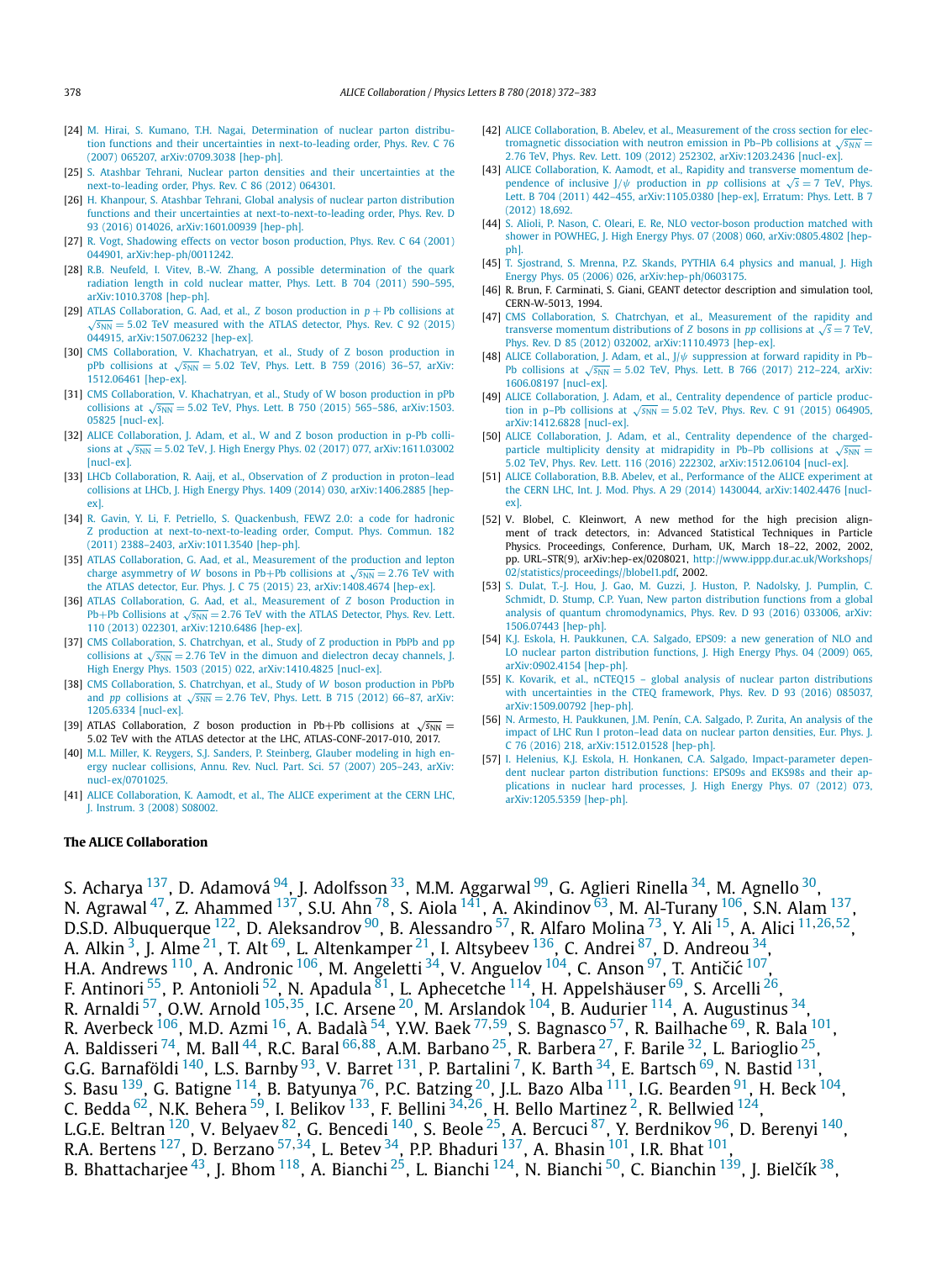J. Bielčíková <sup>94</sup>, A. Bilandzic <sup>[35](#page-10-0),105</sup>, G. Biro <sup>140</sup>, R. Biswas <sup>4</sup>, S. Biswas <sup>4</sup>, J.T. Blair <sup>119</sup>, D. Blau <sup>90</sup>, C. Blume <sup>69</sup>, G. Boca <sup>134</sup>, F. Bock <sup>34</sup>, A. Bogdanov <sup>82</sup>, L. Boldizsár <sup>140</sup>, M. Bombara <sup>39</sup>, G. Bonomi <sup>[135](#page-11-0)</sup>, M. Bonora <sup>34</sup>, H. Borel [74,](#page-10-0) A. Borissov [18](#page-9-0)*,*[104](#page-10-0), M. Borri [126,](#page-11-0) E. Botta [25,](#page-9-0) C. Bourjau [91,](#page-10-0) L. Bratrud [69,](#page-10-0) P. Braun-Munzinger [106,](#page-11-0) M. Bregant [121,](#page-11-0) T.A. Broker [69,](#page-10-0) M. Broz [38,](#page-10-0) E.J. Brucken [45](#page-10-0), E. Bruna [57,](#page-10-0) G.E. Bruno [34](#page-10-0)*,*[32,](#page-10-0) D. Budnikov [108,](#page-11-0) H. Buesching  $^{69}$ , S. Bufalino  $^{30}$ , P. Buhler  $^{113}$ , P. Buncic  $^{34}$ , O. Busch  $^{130}$ , Z. Buthelezi  $^{75}$ , J.B. Butt  $^{15}$ , J.T. Buxton [17,](#page-9-0) J. Cabala [116,](#page-11-0) D. Caffarri [34](#page-10-0)*,*[92,](#page-10-0) H. Caines [141,](#page-11-0) A. Caliva [106](#page-11-0)*,*[62](#page-10-0), E. Calvo Villar [111,](#page-11-0) R.S. Camacho<sup>2</sup>, P. Camerini<sup>24</sup>, A.A. Capon<sup>[11](#page-9-0)3</sup>, F. Carena<sup>34</sup>, W. Carena<sup>34</sup>, F. Carnesecchi<sup>11,26</sup>, J. Castillo Castellanos <sup>74</sup>, A.J. Castro <sup>127</sup>, E.A.R. Casula <sup>53</sup>, C. Ceballos Sanchez <sup>9</sup>, S. Chandra <sup>137</sup>, B. Chang <sup>125</sup>, W. Chang<sup>7</sup>, S. Chapeland <sup>[34](#page-10-0)</sup>, M. Chartier <sup>126</sup>, S. Chattopadhyay <sup>137</sup>, S. Chattopadhyay <sup>[109](#page-11-0)</sup>, A. Chauvin <sup>[105](#page-11-0)</sup>, <sup>35</sup>, C. Cheshkov  $^{132}$ , B. Cheynis  $^{132}$ , V. Chibante Barroso  $^{34}$ , D.D. Chinellato  $^{122}$ , S. Cho  $^{59}$ , P. Chochula  $^{34}$ , M. Chojnacki <sup>91</sup>, S. Choudhury <sup>137</sup>, T. Chowdhury <sup>131</sup>, P. Christakoglou <sup>92</sup>, C.H. Christensen <sup>91</sup>, P. Christiansen [33,](#page-10-0) T. Chujo [130,](#page-11-0) S.U. Chung [18,](#page-9-0) C. Cicalo [53,](#page-10-0) L. Cifarelli [11](#page-9-0)*,*[26,](#page-10-0) F. Cindolo [52,](#page-10-0) J. Cleymans [100,](#page-10-0) F. Colamaria [51](#page-10-0)*,*[32,](#page-10-0) D. Colella [64](#page-10-0)*,*[34](#page-10-0)*,*[51](#page-10-0), A. Collu [81,](#page-10-0) M. Colocci [26,](#page-10-0) M. Concas [57](#page-10-0)*,*[ii,](#page-11-0) G. Conesa Balbastre [80,](#page-10-0) Z. Conesa del Valle <sup>[60](#page-10-0)</sup>, J.G. Contreras <sup>38</sup>, T.M. Cormier <sup>95</sup>, Y. Corrales Morales <sup>57</sup>, I. Cortés Maldonado<sup>2</sup>, P. Cortese <sup>31</sup>, M.R. Cosentino <sup>123</sup>, F. Costa <sup>34</sup>, S. Costanza <sup>134</sup>, J. Crkovská <sup>60</sup>, P. Crochet <sup>131</sup>, E. Cuautle <sup>71</sup>, L. Cunqueiro [70](#page-10-0)*,*[95,](#page-10-0) T. Dahms [105](#page-11-0)*,*[35,](#page-10-0) A. Dainese [55,](#page-10-0) M.C. Danisch [104,](#page-10-0) A. Danu [67,](#page-10-0) D. Das [109,](#page-11-0) I. Das [109,](#page-11-0) S. Das  $^4$ , A. Dash  $^{88}$ , S. Dash  $^{47}$  $^{47}$  $^{47}$ , S. De  $^{48}$ , A. De Caro  $^{29}$ , G. de Cataldo  $^{51}$ , C. de Conti  $^{121}$ , J. de Cuveland  $^{41}$ , A. De Falco [23,](#page-9-0) D. De Gruttola [29](#page-10-0)*,*[11](#page-9-0), N. De Marco [57,](#page-10-0) S. De Pasquale [29,](#page-10-0) R.D. De Souza [122,](#page-11-0) H.F. Degenhardt [121,](#page-11-0) A. Deisting [106](#page-11-0)*,*[104,](#page-10-0) A. Deloff [86,](#page-10-0) C. Deplano [92,](#page-10-0) P. Dhankher [47](#page-10-0), D. Di Bari [32,](#page-10-0) A. Di Mauro <sup>34</sup>, P. Di Nezza <sup>50</sup>, B. Di Ruzza <sup>55</sup>, T. Dietel <sup>100</sup>, P. Dillenseger <sup>69</sup>, Y. Ding <sup>7</sup>, R. Divià <sup>34</sup>, Ø. Djuvsland  $^{21}$ , A. Dobrin  $^{34}$  $^{34}$  $^{34}$ , D. Domenicis Gimenez  $^{121}$  $^{121}$  $^{121}$ , B. Dönigus  $^{69}$ , O. Dordic  $^{20}$ , L.V.R. Doremalen  $^{62}$ , A.K. Dubey <sup>137</sup>, A. Dubla <sup>106</sup>, L. Ducroux <sup>132</sup>, S. Dudi <sup>99</sup>, A.K. Duggal <sup>99</sup>, M. Dukhishyam <sup>88</sup>, P. Dupieux <sup>[131](#page-11-0)</sup>, R.J. Ehlers <sup>141</sup>, D. Elia <sup>51</sup>, E. Endress <sup>111</sup>, H. Engel <sup>[68](#page-10-0)</sup>, E. Epple <sup>141</sup>, B. Erazmus <sup>114</sup>, F. Erhardt <sup>98</sup>, B. Espagnon [60,](#page-10-0) G. Eulisse [34,](#page-10-0) J. Eum [18,](#page-9-0) D. Evans [110,](#page-11-0) S. Evdokimov [112,](#page-11-0) L. Fabbietti [105](#page-11-0)*,*[35,](#page-10-0) J. Faivre [80](#page-10-0), A. Fantoni  $^{50}$  $^{50}$  $^{50}$ , M. Fasel  $^{95}$ , L. Feldkamp  $^{70}$ , A. Feliciello  $^{57}$ , G. Feofilov  $^{136}$ , A. Fernández Téllez  $^2$ , A. Ferretti [25,](#page-9-0) A. Festanti [28](#page-10-0)*,*[34,](#page-10-0) V.J.G. Feuillard [74](#page-10-0)*,*[131,](#page-11-0) J. Figiel [118,](#page-11-0) M.A.S. Figueredo [121,](#page-11-0) S. Filchagin [108,](#page-11-0) D. Finogeev [61,](#page-10-0) F.M. Fionda [21](#page-9-0)*,*[23,](#page-9-0) M. Floris [34,](#page-10-0) S. Foertsch [75,](#page-10-0) P. Foka [106,](#page-11-0) S. Fokin [90,](#page-10-0) E. Fragiacomo [58,](#page-10-0) A. Francescon  $^{34}$ , A. Francisco  $^{114}$ , U. Frankenfeld  $^{106}$ , G.G. Fronze  $^{25}$ , U. Fuchs  $^{34}$ , C. Furget  $^{80}$ , A. Furs  $^{61}$ , M. Fusco Girard<sup>29</sup>, J.J. Gaardhøje<sup>91</sup>, M. Gagliardi<sup>25</sup>, A.M. Gago <sup>111</sup>, K. Gajdosova <sup>91</sup>, M. Gallio<sup>25</sup>, C.D. Galvan [120,](#page-11-0) P. Ganoti [85,](#page-10-0) C. Garabatos [106,](#page-11-0) E. Garcia-Solis [12,](#page-9-0) K. Garg [27,](#page-10-0) C. Gargiulo [34,](#page-10-0) P. Gasik [105](#page-11-0)*,*[35,](#page-10-0) E.F. Gauger  $^{119}$  $^{119}$  $^{119}$ , M.B. Gay Ducati  $^{72}$  $^{72}$  $^{72}$ , M. Germain  $^{114}$  $^{114}$  $^{114}$ , J. Ghosh  $^{109}$ , P. Ghosh  $^{137}$ , S.K. Ghosh  $^{4}$ , P. Gianotti  $^{50}$ , P. Giubellino [34](#page-10-0)*,*[106](#page-11-0)*,*[57,](#page-10-0) P. Giubilato [28,](#page-10-0) E. Gladysz-Dziadus [118,](#page-11-0) P. Glässel [104,](#page-10-0) D.M. Goméz Coral [73,](#page-10-0) A. Gomez Ramirez <sup>68</sup>, A.S. Gonzalez <sup>34</sup>, P. González-Zamora <sup>2</sup>, S. Gorbunov <sup>41</sup>, L. Görlich <sup>118</sup>, S. Gotovac <sup>117</sup>, V. Grabski  $^{73}$ , L.K. Graczykowski  $^{138}$ , K.L. Graham  $^{110}$ , L. Greiner  $^{81}$ , A. Grelli  $^{62}$ , C. Grigoras  $^{34},$ V. Grigoriev <sup>82</sup>, A. Grigoryan <sup>[1](#page-9-0)</sup>, S. Grigoryan <sup>76</sup>, J.M. Gronefeld <sup>106</sup>, F. Grosa <sup>30</sup>, J.F. Grosse-Oetringhaus <sup>34</sup>, R. Grosso  $^{106}$ , F. Guber  $^{61}$ , R. Guernane  $^{80}$ , B. Guerzoni  $^{26}$ , M. Guittiere  $^{114}$ , K. Gulbrandsen  $^{91}$ , T. Gunji  $^{129}$ , A. Gupta <sup>101</sup>, R. Gupta <sup>101</sup>, I.B. Guzman <sup>2</sup>, R. Haake <sup>34</sup>, C. Hadjidakis <sup>60</sup>, H. Hamagaki <sup>83</sup>, G. Hamar <sup>140</sup>, J.C. Hamon [133,](#page-11-0) M.R. Haque [62,](#page-10-0) J.W. Harris [141,](#page-11-0) A. Harton [12,](#page-9-0) H. Hassan [80,](#page-10-0) D. Hatzifotiadou [52](#page-10-0)*,*[11,](#page-9-0) S. Hayashi  $^{129}$ , S.T. Heckel  $^{69}$ , E. Hellbär  $^{69}$ , H. Helstrup  $^{36}$ , A. Herghelegiu  $^{87}$  $^{87}$  $^{87}$ , E.G. Hernandez  $^2$ , G. Herrera Corral  $^{10}$ , F. Herrmann  $^{70}$ , B.A. Hess  $^{103}$ , K.F. Hetland  $^{36}$ , H. Hillemanns  $^{34}$ , C. Hills  $^{126}$ , B. Hippolyte [133,](#page-11-0) B. Hohlweger [105,](#page-11-0) D. Horak [38,](#page-10-0) S. Hornung [106,](#page-11-0) R. Hosokawa [80](#page-10-0)*,*[130,](#page-11-0) P. Hristov [34,](#page-10-0) C. Hughes  $^{127}$ , T.J. Humanic  $^{17}$ , N. Hussain  $^{43}$ , T. Hussain  $^{16}$ , D. Hutter  $^{41}$ , D.S. Hwang  $^{19}$ , J.P. Iddon  $^{126}$ , S.A. Iga Buitron [71,](#page-10-0) R. Ilkaev [108,](#page-11-0) M. Inaba [130,](#page-11-0) M. Ippolitov [82](#page-10-0)*,*[90,](#page-10-0) M.S. Islam [109,](#page-11-0) M. Ivanov [106,](#page-11-0) V. Ivanov [96,](#page-10-0) V. Izucheev  $^{112}$ , B. Jacak  $^{81}$ , N. Jacazio  $^{26}$  $^{26}$  $^{26}$ , P.M. Jacobs  $^{81}$ , M.B. Jadhav  $^{47}$ , S. Jadlovska  $^{116}$  $^{116}$  $^{116}$ , J. Jadlovsky  $^{116},$ S. Jaelani <sup>62</sup>, C. Jahnke <sup>35</sup>, M.J. Jakubowska <sup>138</sup>, M.A. Janik <sup>138</sup>, P.H.S.Y. Jayarathna <sup>124</sup>, C. Jena <sup>88</sup>, M. Jercic <sup>98</sup>, R.T. Jimenez Bustamante <sup>106</sup>, P.G. Jones <sup>110</sup>, A. Jusko <sup>110</sup>, P. Kalinak <sup>64</sup>, A. Kalweit <sup>[34](#page-10-0)</sup>, J.H. Kang <sup>142</sup>, V. Kaplin <sup>[82](#page-10-0)</sup>, S. Kar <sup>137</sup>, A. Karasu Uysal <sup>79</sup>, O. Karavichev <sup>61</sup>, T. Karavicheva <sup>61</sup>, L. Karayan [106](#page-11-0)*,*[104,](#page-10-0) P. Karczmarczyk [34,](#page-10-0) E. Karpechev [61,](#page-10-0) U. Kebschull [68](#page-10-0), R. Keidel [143,](#page-11-0) D.L.D. Keijdener [62,](#page-10-0) M. Keil $^{34}$ , B. Ketzer $^{44}$ , Z. Khabanova $^{92}$ , P. Khan $^{109}$ , S. Khan $^{16}$ , S.A. Khan $^{137}$  $^{137}$  $^{137}$ , A. Khanzadeev $^{96}$ , Y. Kharlov  $^{112}$ , A. Khatun  $^{16}$ , A. Khuntia  $^{48}$ , M.M. Kielbowicz  $^{118}$ , B. Kileng  $^{36}$ , B. Kim  $^{130}$ , D. Kim  $^{142}$ , D.J. Kim  $^{125}$ , E.J. Kim  $^{14}$ , H. Kim  $^{142}$  $^{142}$  $^{142}$ , J.S. Kim  $^{42}$ , J. Kim  $^{104}$ , M. Kim  $^{59}$ , S. Kim  $^{19}$ , T. Kim  $^{142}$ , S. Kirsch  $^{41}$ , I. Kisel $^{41}$ , S. Kiselev $^{63}$ , A. Kisiel $^{138}$ , G. Kiss $^{140}$ , J.L. Klay $^6$ , C. Klein $^{69}$ , J. Klein $^{34}$ , C. Klein-Bösing $^{70}$ ,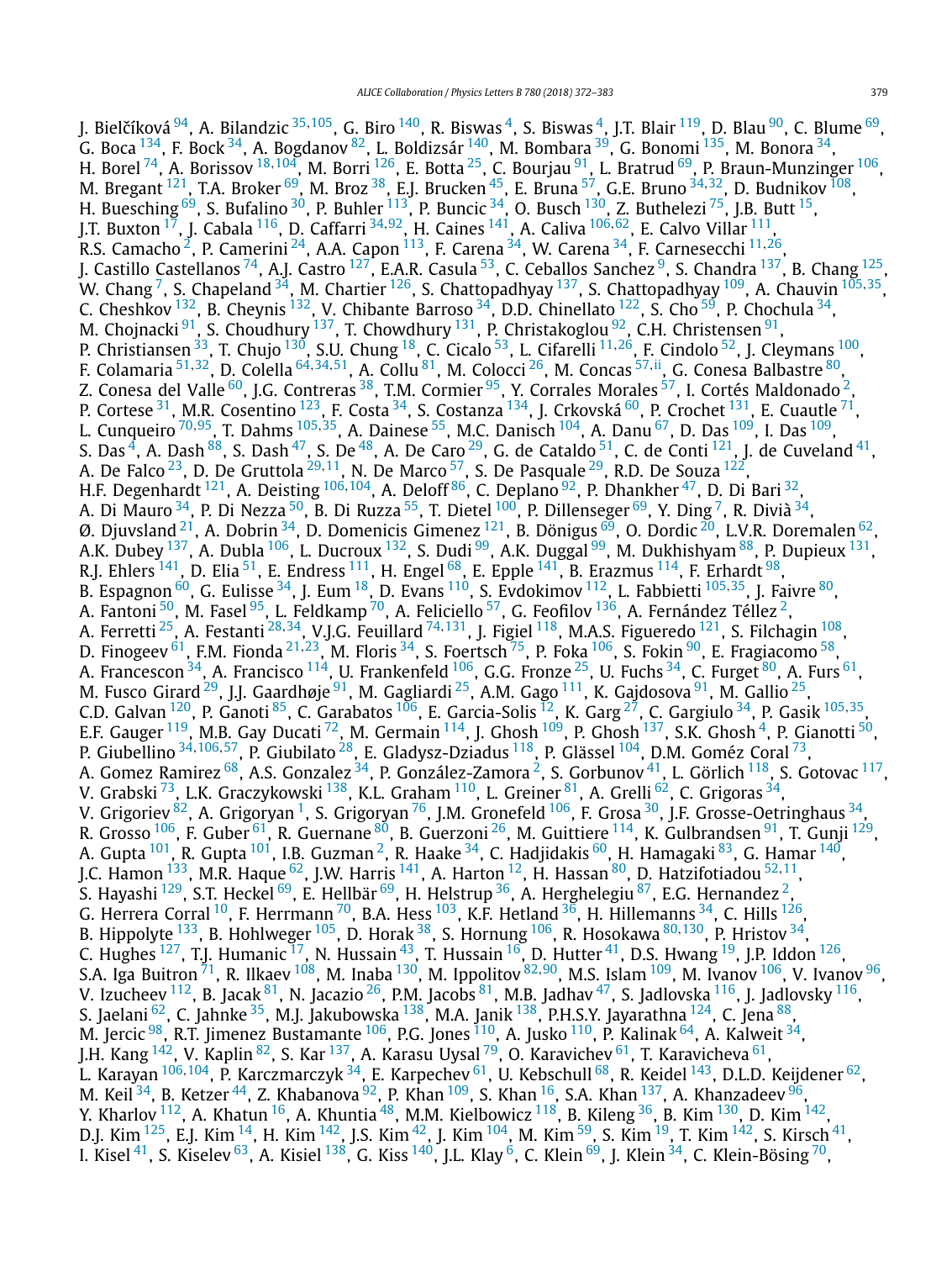S. Klewin [104](#page-10-0), A. Kluge [34](#page-10-0), M.L. Knichel [104](#page-10-0)*,*[34,](#page-10-0) A.G. Knospe [124,](#page-11-0) C. Kobdaj [115,](#page-11-0) M. Kofarago [140,](#page-11-0) M.K. Köhler <sup>104</sup>, T. Kollegger <sup>106</sup>, V. Kondratiev <sup>136</sup>, N. Kondratyeva <sup>82</sup>, E. Kondratyuk <sup>112</sup>, A. Konevskikh <sup>[61](#page-10-0)</sup>, M. Konyushikhin <sup>139</sup>, M. Kopcik <sup>116</sup>, M. Kour <sup>[101](#page-10-0)</sup>, C. Kouzinopoulos <sup>34</sup>, O. Kovalenko <sup>[86](#page-10-0)</sup>, V. Kovalenko <sup>136</sup>, M. Kowalski <sup>118</sup>, I. Králik <sup>64</sup>, A. Kravčáková <sup>39</sup>, L. Kreis <sup>[106](#page-11-0)</sup>, M. Krivda <sup>[110](#page-11-0),64</sup>, F. Krizek <sup>94</sup>, E. Kryshen <sup>96</sup>, M. Krzewicki  $^{41}$ , A.M. Kubera  $^{17}$ , V. Kučera  $^{94}$ , C. Kuhn  $^{133}$ , P.G. Kuijer  $^{92}$ , A. Kumar  $^{101}$ , J. Kumar  $^{47}$ , L. Kumar <sup>99</sup>, S. Kumar <sup>47</sup>, S. Kundu <sup>88</sup>, P. Kurashvili <sup>86</sup>, A. Kurepin <sup>[61](#page-10-0)</sup>, A.B. Kurepin <sup>61</sup>, A. Kuryakin <sup>108</sup>, S. Kushpil  $94$ , M.J. Kweon  $59$ , Y. Kwon  $142$ , S.L. La Pointe  $41$ , P. La Rocca  $27$ , C. Lagana Fernandes  $121$ , Y.S. Lai <sup>81</sup>, I. Lakomov <sup>[34](#page-10-0)</sup>, R. Langoy <sup>40</sup>, K. Lapidus <sup>141</sup>, C. Lara <sup>68</sup>, A. Lardeux <sup>20</sup>, A. Lattuca <sup>25</sup>, E. Laudi <sup>34</sup>, R. Lavicka  $^{38}$ , R. Lea  $^{24}$ , L. Leardini  $^{104}$ , S. Lee  $^{142}$ , F. Lehas  $^{92}$ , S. Lehner  $^{113}$ , J. Lehrbach  $^{41}$ , R.C. Lemmon  $^{93}$ , E. Leogrande  $^{62}$ , I. León Monzón  $^{120}$ , P. Lévai  $^{140}$ , X. Li  $^{13}$ , X.L. Li  $^7$ , J. Lien  $^{40}$ , R. Lietava  $^{110}$ , B. Lim  $^{18}$ , S. Lindal  $^{20}$  $^{20}$  $^{20}$ , V. Lindenstruth  $^{41}$ , S.W. Lindsay  $^{126}$ , C. Lippmann  $^{106}$ , M.A. Lisa  $^{17}$ , V. Litichevskyi  $^{45}$ , A. Liu  $^{81}$ , W.J. Llope [139,](#page-11-0) D.F. Lodato [62,](#page-10-0) P.I. Loenne [21](#page-9-0), V. Loginov [82,](#page-10-0) C. Loizides [81](#page-10-0)*,*[95,](#page-10-0) P. Loncar [117,](#page-11-0) X. Lopez [131,](#page-11-0) E. López Torres [9,](#page-9-0) A. Lowe [140](#page-11-0), P. Luettig [69,](#page-10-0) J.R. Luhder [70,](#page-10-0) M. Lunardon [28,](#page-10-0) G. Luparello [24](#page-9-0)*,*[58,](#page-10-0) M. Lupi [34,](#page-10-0) T.H. Lutz  $^{141}$ , A. Maevskaya  $^{61}$ , M. Mager  $^{34}$ , S.M. Mahmood  $^{20}$ , A. Maire  $^{133}$ , R.D. Majka  $^{141}$ , M. Malaev  $^{96}$ , L. Malinina <sup>[76](#page-10-0),iii</sup>, D. Mal'Kevich <sup>63</sup>, P. Malzacher <sup>106</sup>, A. Mamonov <sup>108</sup>, V. Manko <sup>[90](#page-10-0)</sup>, F. Manso <sup>131</sup>, V. Manzari [51,](#page-10-0) Y. Mao [7,](#page-9-0) M. Marchisone [132](#page-11-0)*,*[128](#page-11-0)*,*[75,](#page-10-0) J. Mareš [65,](#page-10-0) G.V. Margagliotti [24,](#page-9-0) A. Margotti [52,](#page-10-0) J. Margutti  $^{62}$ , A. Marín  $^{106}$ , C. Markert  $^{119}$ , M. Marquard  $^{69}$ , N.A. Martin  $^{106}$ , P. Martinengo  $^{34}$ , J.A.L. Martinez  $^{68}$ , M.I. Martínez  $^2$ , G. Martínez García  $^{114}$ , M. Martinez Pedreira  $^{34}$ , S. Masciocchi  $^{106}$ , M. Masera [25,](#page-9-0) A. Masoni [53](#page-10-0), L. Massacrier [60,](#page-10-0) E. Masson [114,](#page-11-0) A. Mastroserio [51,](#page-10-0) A.M. Mathis [35](#page-10-0)*,*[105,](#page-11-0) P.F.T. Matuoka <sup>121</sup>, A. Matyja <sup>[127](#page-11-0)</sup>, C. Mayer <sup>118</sup>, J. Mazer <sup>127</sup>, M. Mazzilli <sup>32</sup>, M.A. Mazzoni <sup>56</sup>, F. Meddi <sup>22</sup>, Y. Melikyan <sup>82</sup>, A. Menchaca-Rocha <sup>73</sup>, E. Meninno <sup>29</sup>, J. Mercado Pérez <sup>104</sup>, M. Meres <sup>[37](#page-10-0)</sup>, S. Mhlanga <sup>100</sup>, Y. Miake [130](#page-11-0), M.M. Mieskolainen [45,](#page-10-0) D.L. Mihaylov [105,](#page-11-0) K. Mikhaylov [63](#page-10-0)*,*[76,](#page-10-0) A. Mischke [62,](#page-10-0) A.N. Mishra [48,](#page-10-0) D. Miśkowiec <sup>106</sup>, J. Mitra <sup>[137](#page-11-0)</sup>, C.M. Mitu <sup>67</sup>, N. Mohammadi <sup>[34](#page-10-0),[62](#page-10-0)</sup>, A.P. Mohanty <sup>62</sup>, B. Mohanty <sup>88</sup>, M. Mohisin Khan <sup>[16](#page-9-0),iv</sup>, D.A. Moreira De Godoy<sup>70</sup>, L.A.P. Moreno<sup>[2](#page-9-0)</sup>, S. Moretto<sup>28</sup>, A. Morreale <sup>114</sup>, A. Morsch  $^{34}$ , V. Muccifora  $^{50}$ , E. Mudnic  $^{117}$ , D. Mühlheim  $^{70}$  $^{70}$  $^{70}$ , S. Muhuri  $^{137}$  $^{137}$  $^{137}$ , M. Mukherjee  $^4$ , J.D. Mulligan <sup>141</sup>, M.G. Munhoz <sup>[121](#page-11-0)</sup>, K. Münning <sup>44</sup>, M.I.A. Munoz <sup>81</sup>, R.H. Munzer <sup>69</sup>, H. Murakami <sup>129</sup>, S. Murray  $^{75}$ , L. Musa  $^{34}$ , J. Musinsky  $^{64}$ , C.J. Myers  $^{124}$ , J.W. Myrcha  $^{138}$ , D. Nag  $^4$ , B. Naik  $^{47}$ , R. Nair  $^{86},$ B.K. Nandi [47,](#page-10-0) R. Nania [11](#page-9-0)*,*[52,](#page-10-0) E. Nappi [51,](#page-10-0) A. Narayan [47,](#page-10-0) M.U. Naru [15](#page-9-0), H. Natal da Luz [121,](#page-11-0) C. Nattrass [127,](#page-11-0) S.R. Navarro [2](#page-9-0), K. Nayak [88](#page-10-0), R. Nayak [47,](#page-10-0) T.K. Nayak [137,](#page-11-0) S. Nazarenko [108,](#page-11-0) R.A. Negrao De Oliveira [69](#page-10-0)*,*[34,](#page-10-0) L. Nellen [71,](#page-10-0) S.V. Nesbo [36,](#page-10-0) G. Neskovic [41,](#page-10-0) F. Ng [124,](#page-11-0) M. Nicassio [106,](#page-11-0) M. Niculescu [67,](#page-10-0) J. Niedziela [138](#page-11-0)*,*[34,](#page-10-0) B.S. Nielsen <sup>91</sup>, S. Nikolaev <sup>[90](#page-10-0)</sup>, S. Nikulin <sup>90</sup>, V. Nikulin <sup>96</sup>, A. Nobuhiro <sup>46</sup>, F. Noferini <sup>[11](#page-9-0),52</sup>, P. Nomokonov [76,](#page-10-0) G. Nooren [62,](#page-10-0) J.C.C. Noris [2](#page-9-0), J. Norman [126](#page-11-0)*,*[80,](#page-10-0) A. Nyanin [90,](#page-10-0) J. Nystrand [21,](#page-9-0) H. Oeschler <sup>[18](#page-9-0),[104](#page-10-0),[i](#page-11-0)</sup>, H. Oh <sup>142</sup>, A. Ohlson <sup>104</sup>, L. Olah <sup>140</sup>, J. Oleniacz <sup>138</sup>, A.C. Oliveira Da Silva <sup>121</sup>, M.H. Oliver  $^{141}$ , J. Onderwaater  $^{106}$ , C. Oppedisano  $^{57}$ , R. Orava  $^{45}$ , M. Oravec  $^{116}$ , A. Ortiz Velasquez  $^{71}$ , A. Oskarsson <sup>33</sup>, J. Otwinowski <sup>118</sup>, K. Oyama <sup>83</sup>, Y. Pachmayer <sup>104</sup>, V. Pacik <sup>91</sup>, D. Pagano <sup>135</sup>, G. Paić <sup>71</sup>, P. Palni <sup>7</sup>, J. Pan <sup>139</sup>, A.K. Pandey <sup>47</sup>, S. Panebianco <sup>74</sup>, V. Papikyan <sup>1</sup>, P. Pareek <sup>48</sup>, J. Park <sup>59</sup>, S. Parmar <sup>99</sup>, A. Passfeld <sup>70</sup>, S.P. Pathak <sup>124</sup>, R.N. Patra <sup>137</sup>, B. Paul <sup>57</sup>, H. Pei <sup>7</sup>, T. Peitzmann  $^{62}$ , X. Peng <sup>7</sup>, L.G. Pereira  $^{72}$ , H. Pereira Da Costa <sup>74</sup>, D. Peresunko <sup>[82](#page-10-0),90</sup>, E. Perez Lezama <sup>69</sup>, V. Peskov <sup>69</sup>, Y. Pestov <sup>5</sup>, V. Petráček <sup>38</sup>, M. Petrovici  $^{87}$  $^{87}$  $^{87}$ , C. Petta  $^{27}$ , R.P. Pezzi  $^{72}$ , S. Piano  $^{58}$ , M. Pikna  $^{37}$ , P. Pillot  $^{114}$  $^{114}$  $^{114}$ , L.O.D.L. Pimentel  $^{91}$ , O. Pinazza <sup>[52](#page-10-0),34</sup>, L. Pinsky <sup>124</sup>, D.B. Piyarathna <sup>124</sup>, M. Płoskoń <sup>81</sup>, M. Planinic <sup>98</sup>, F. Pliquett <sup>69</sup>, J. Pluta <sup>138</sup>, S. Pochybova  $\frac{140}{112}$ , P.L.M. Podesta-Lerma  $\frac{120}{12}$  $\frac{120}{12}$  $\frac{120}{12}$ , M.G. Poghosyan  $\frac{95}{12}$ , B. Polichtchouk  $\frac{112}{112}$ , N. Poljak  $\frac{98}{12}$ W. Poonsawat <sup>115</sup>, A. Pop <sup>87</sup>, H. Poppenborg <sup>70</sup>, S. Porteboeuf-Houssais <sup>131</sup>, V. Pozdniakov <sup>76</sup>, S.K. Prasad <sup>4</sup>, R. Preghenella <sup>52</sup>, F. Prino <sup>57</sup>, C.A. Pruneau <sup>139</sup>, I. Pshenichnov <sup>61</sup>, M. Puccio <sup>25</sup>, V. Punin <sup>108</sup>, J. Putschke <sup>139</sup>, S. Raha $^4$ , S. Rajput  $^{101}$ , J. Rak  $^{125}$  $^{125}$  $^{125}$ , A. Rakotozafindrabe  $^{74}$ , L. Ramello  $^{31}$ , F. Rami  $^{133}$ , D.B. Rana  $^{124}$ , R. Raniwala <sup>102</sup>, S. Raniwala <sup>102</sup>, S.S. Räsänen <sup>45</sup>, B.T. Rascanu <sup>69</sup>, D. Rathee <sup>99</sup>, V. Ratza <sup>44</sup>, I. Ravasenga <sup>30</sup>, K.F. Read [127](#page-11-0)*,*[95,](#page-10-0) K. Redlich [86](#page-10-0)*,*[v,](#page-11-0) A. Rehman [21,](#page-9-0) P. Reichelt [69,](#page-10-0) F. Reidt [34](#page-10-0), X. Ren [7](#page-9-0), R. Renfordt [69](#page-10-0), A. Reshetin <sup>61</sup>, K. Reygers <sup>104</sup>, V. Riabov <sup>96</sup>, T. Richert <sup>[62](#page-10-0),33</sup>, M. Richter <sup>20</sup>, P. Riedler <sup>34</sup>, W. Riegler <sup>34</sup>, F. Riggi [27,](#page-10-0) C. Ristea [67,](#page-10-0) M. Rodríguez Cahuantzi [2,](#page-9-0) K. Røed [20,](#page-9-0) R. Rogalev [112,](#page-11-0) E. Rogochaya [76,](#page-10-0) D. Rohr [34](#page-10-0)*,*[41,](#page-10-0) D. Röhrich [21,](#page-9-0) P.S. Rokita [138,](#page-11-0) F. Ronchetti [50,](#page-10-0) E.D. Rosas [71](#page-10-0), K. Roslon [138,](#page-11-0) P. Rosnet [131,](#page-11-0) A. Rossi [55](#page-10-0)*,*[28,](#page-10-0) A. Rotondi  $^{134}$ , F. Roukoutakis  $^{85}$ , C. Roy  $^{133}$ , P. Roy  $^{109}$ , O.V. Rueda  $^{71}$  $^{71}$  $^{71}$ , R. Rui  $^{24}$ , B. Rumyantsev  $^{76}$ , A. Rustamov <sup>89</sup>, E. Ryabinkin <sup>90</sup>, Y. Ryabov <sup>96</sup>, A. Rybicki <sup>118</sup>, S. Saarinen <sup>45</sup>, S. Sadhu <sup>137</sup>, S. Sadovsky <sup>112</sup>, K. Šafařík $^{34}$ , S.K. Saha $^{137}$ , B. Sahoo $^{47}$ , P. Sahoo $^{48}$ , R. Sahoo $^{48}$ , S. Sahoo $^{66}$ , P.K. Sahu $^{66}$ , J. Saini $^{137}$ ,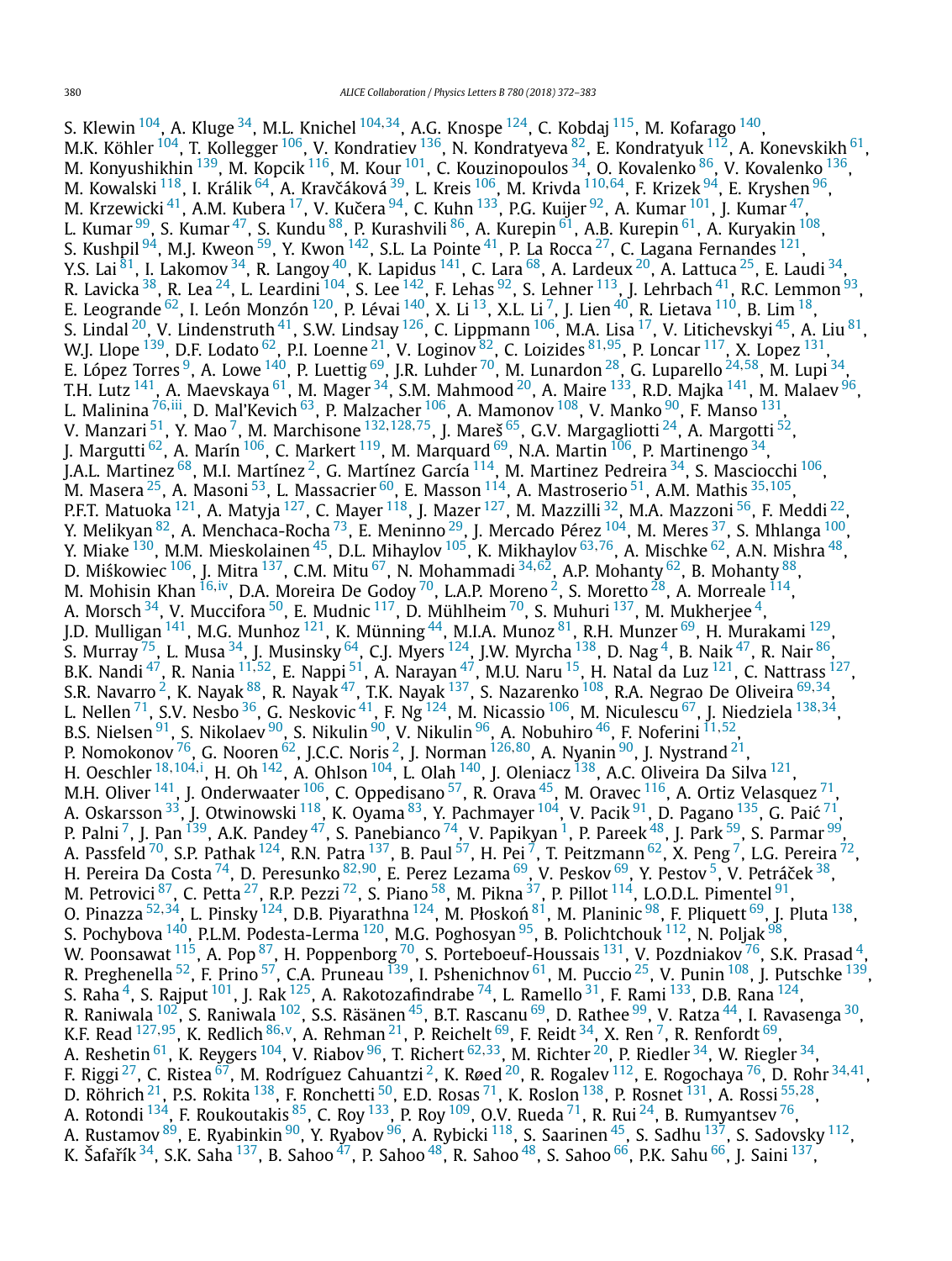<span id="page-9-0"></span>S. Sakai [130,](#page-11-0) M.A. Saleh [139](#page-11-0), J. Salzwedel 17, S. Sambyal [101,](#page-10-0) V. Samsonov [96](#page-10-0)*,*[82,](#page-10-0) A. Sandoval [73,](#page-10-0) A. Sarkar [75,](#page-10-0) D. Sarkar <sup>137</sup>, N. Sarkar <sup>137</sup>, P. Sarma <sup>43</sup>, M.H.P. Sas <sup>62</sup>, E. Scapparone <sup>52</sup>, F. Scarlassara <sup>28</sup>, B. Schaefer <sup>95</sup>, H.S. Scheid <sup>69</sup>, C. Schiaua <sup>87</sup>, R. Schicker <sup>104</sup>, C. Schmidt <sup>[106](#page-11-0)</sup>, H.R. Schmidt <sup>[103](#page-10-0)</sup>, M.O. Schmidt <sup>[104](#page-10-0)</sup>, M. Schmidt [103,](#page-10-0) N.V. Schmidt [95](#page-10-0)*,*[69,](#page-10-0) J. Schukraft [34,](#page-10-0) Y. Schutz [34](#page-10-0)*,*[133,](#page-11-0) K. Schwarz [106,](#page-11-0) K. Schweda [106,](#page-11-0) G. Scioli <sup>26</sup>, E. Scomparin <sup>57</sup>, M. Šefčík <sup>39</sup>, J.E. Seger <sup>97</sup>, Y. Sekiguchi <sup>129</sup>, D. Sekihata <sup>46</sup>, I. Selyuzhenkov [106](#page-11-0)*,*[82,](#page-10-0) K. Senosi [75,](#page-10-0) S. Senyukov [133,](#page-11-0) E. Serradilla [73,](#page-10-0) P. Sett [47,](#page-10-0) A. Sevcenco [67,](#page-10-0) A. Shabanov  $^{61}$ , A. Shabetai  $^{114}$ , R. Shahoyan  $^{34}$ , W. Shaikh  $^{109}$ , A. Shangaraev  $^{112}$ , A. Sharma  $^{99}$ , A. Sharma <sup>101</sup>, M. Sharma <sup>101</sup>, M. Sharma <sup>101</sup>, N. Sharma <sup>99</sup>, A.I. Sheikh <sup>137</sup>, K. Shigaki <sup>46</sup>, M. Shimomura [84](#page-10-0), S. Shirinkin [63,](#page-10-0) Q. Shou 7, K. Shtejer <sup>9</sup>*,*25, Y. Sibiriak [90,](#page-10-0) S. Siddhanta [53,](#page-10-0) K.M. Sielewicz [34,](#page-10-0) T. Siemiarczuk [86,](#page-10-0) S. Silaeva [90,](#page-10-0) D. Silvermyr [33,](#page-10-0) G. Simatovic [92](#page-10-0)*,*[98,](#page-10-0) G. Simonetti [34,](#page-10-0) R. Singaraju [137,](#page-11-0) R. Singh  $^{88}$ , V. Singhal  $^{137}$  $^{137}$  $^{137}$ , T. Sinha  $^{109}$  $^{109}$  $^{109}$ , B. Sitar  $^{37}$  $^{37}$  $^{37}$ , M. Sitta  $^{31}$ , T.B. Skaali  $^{20}$ , M. Slupecki  $^{125}$ , N. Smirnov  $^{141}$ , R.J.M. Snellings  $^{62}$  $^{62}$  $^{62}$ , T.W. Snellman  $^{125}$ , J. Song  $^{18}$ , F. Soramel  $^{28}$ , S. Sorensen  $^{127}$ , F. Sozzi  $^{106}$ , I. Sputowska <sup>118</sup>, J. Stachel <sup>104</sup>, I. Stan <sup>[67](#page-10-0)</sup>, P. Stankus <sup>95</sup>, E. Stenlund <sup>[33](#page-10-0)</sup>, D. Stocco <sup>114</sup>, M.M. Storetvedt <sup>36</sup>, P. Strmen <sup>37</sup>, A.A.P. Suaide <sup>121</sup>, T. Sugitate <sup>46</sup>, C. Suire <sup>60</sup>, M. Suleymanov <sup>15</sup>, M. Suljic <sup>24</sup>, R. Sultanov <sup>63</sup>, M. Šumbera <sup>94</sup>, S. Sumowidagdo <sup>49</sup>, K. Suzuki <sup>113</sup>, S. Swain <sup>66</sup>, A. Szabo <sup>37</sup>, I. Szarka <sup>37</sup>, U. Tabassam <sup>15</sup>, J. Takahashi [122,](#page-11-0) G.J. Tambave 21, N. Tanaka [130,](#page-11-0) M. Tarhini [114](#page-11-0)*,*[60,](#page-10-0) M. Tariq 16, M.G. Tarzila [87,](#page-10-0) A. Tauro [34,](#page-10-0) G. Tejeda Muñoz $^2$ , A. Telesca $^{\,34}$ , K. Terasaki  $^{129}$ , C. Terrevoli $^{\,28}$ , B. Teyssier  $^{132}$ , D. Thakur  $^{48}$ , S. Thakur  $^{137}$ , D. Thomas <sup>[119](#page-11-0)</sup>, F. Thoresen <sup>91</sup>, R. Tieulent <sup>132</sup>, A. Tikhonov <sup>61</sup>, A.R. Timmins <sup>124</sup>, A. Toia <sup>69</sup>, M. Toppi <sup>50</sup>, S.R. Torres  $^{120}$ , S. Tripathy  $^{48}$ , S. Trogolo  $^{25}$ , G. Trombetta  $^{32}$ , L. Tropp  $^{39}$ , V. Trubnikov  $^3$ , W.H. Trzaska  $^{125}$ , B.A. Trzeciak  $^{62}$  $^{62}$  $^{62}$ , T. Tsuji  $^{129}$ , A. Tumkin  $^{108}$ , R. Turrisi  $^{55}$ , T.S. Tveter  $^{20}$ , K. Ullaland  $^{21}$ , E.N. Umaka  $^{124}$ , A. Uras [132,](#page-11-0) G.L. Usai 23, A. Utrobicic [98,](#page-10-0) M. Vala [116](#page-11-0)*,*[64,](#page-10-0) J. Van Der Maarel [62](#page-10-0), J.W. Van Hoorne [34,](#page-10-0) M. van Leeuwen $^{62}$ , T. Vanat $^{94}$ , P. Vande Vyvre $^{34}$ , D. Varga $^{140}$ , A. Vargas $^2$ , M. Vargyas $^{125}$ , R. Varma $^{47}$ , M. Vasileiou [85](#page-10-0), A. Vasiliev [90,](#page-10-0) A. Vauthier [80,](#page-10-0) O. Vázquez Doce [105](#page-11-0)*,*[35,](#page-10-0) V. Vechernin [136,](#page-11-0) A.M. Veen [62,](#page-10-0) A. Velure  $^{21}$ , E. Vercellin  $^{25}$ , S. Vergara Limón  $^2$ , L. Vermunt  $^{62}$ , R. Vernet  $^8$ , R. Vértesi  $^{140}$ , L. Vickovic  $^{117}$  $^{117}$  $^{117}$ , J. Viinikainen [125,](#page-11-0) Z. Vilakazi [128,](#page-11-0) O. Villalobos Baillie [110,](#page-11-0) A. Villatoro Tello 2, A. Vinogradov [90,](#page-10-0) L. Vinogradov <sup>136</sup>, T. Virgili <sup>29</sup>, V. Vislavicius <sup>33</sup>, A. Vodopyanov <sup>76</sup>, M.A. Völkl <sup>103</sup>, K. Voloshin <sup>63</sup>, S.A. Voloshin [139,](#page-11-0) G. Volpe [32,](#page-10-0) B. von Haller [34,](#page-10-0) I. Vorobyev [105](#page-11-0)*,*[35,](#page-10-0) D. Voscek [116,](#page-11-0) D. Vranic [34](#page-10-0)*,*[106,](#page-11-0) J. Vrláková [39,](#page-10-0) B. Wagner 21, H. Wang [62,](#page-10-0) M. Wang 7, Y. Watanabe [129](#page-11-0)*,*[130,](#page-11-0) M. Weber [113,](#page-11-0) S.G. Weber [106,](#page-11-0) A. Wegrzynek  $34$ , D.F. Weiser  $104$ , S.C. Wenzel  $34$ , J.P. Wessels  $70$ , U. Westerhoff  $70$ , A.M. Whitehead  $100$ , J. Wiechula [69,](#page-10-0) J. Wikne 20, G. Wilk [86,](#page-10-0) J. Wilkinson [52](#page-10-0), G.A. Willems [70](#page-10-0)*,*[34,](#page-10-0) M.C.S. Williams [52,](#page-10-0) E. Willsher  $^{110}$ , B. Windelband  $^{104}$ , W.E. Witt  $^{127}$ , R. Xu  $^7$ , S. Yalcin  $^{79}$ , K. Yamakawa  $^{46}$ , P. Yang  $^7$ , S. Yano  $^{46}$ , Z. Yin 7, H. Yokoyama [80](#page-10-0)*,*[130,](#page-11-0) I.-K. Yoo 18, J.H. Yoon [59,](#page-10-0) E. Yun 18, V. Yurchenko 3, V. Zaccolo [57,](#page-10-0) A. Zaman 15, C. Zampolli <sup>34</sup>, H.J.C. Zanoli <sup>121</sup>, N. Zardoshti <sup>110</sup>, A. Zarochentsev <sup>136</sup>, P. Závada <sup>65</sup>, N. Zaviyalov <sup>108</sup>, H. Zbroszczyk [138,](#page-11-0) M. Zhalov [96,](#page-10-0) H. Zhang <sup>7</sup>*,*21, X. Zhang 7, Y. Zhang 7, C. Zhang [62,](#page-10-0) Z. Zhang [131](#page-11-0)*,*7, C. Zhao 20, N. Zhigareva [63,](#page-10-0) D. Zhou 7, Y. Zhou [91](#page-10-0), Z. Zhou 21, H. Zhu 21, J. Zhu 7, Y. Zhu 7, A. Zichichi [26](#page-10-0)*,*11, M.B. Zimmermann  $^{34}$  $^{34}$  $^{34}$ , G. Zinovjev  $^3$ , J. Zmeskal  $^{113}$ , S. Zou  $^7$ 

<sup>1</sup> *A.I. Alikhanyan National Science Laboratory (Yerevan Physics Institute) Foundation, Yerevan, Armenia*

- <sup>12</sup> *Chicago State University, Chicago, IL, United States*
- <sup>13</sup> *China Institute of Atomic Energy, Beijing, China*

<sup>2</sup> *Benemérita Universidad Autónoma de Puebla, Puebla, Mexico*

<sup>3</sup> *Bogolyubov Institute for Theoretical Physics, Kiev, Ukraine*

<sup>4</sup> Bose Institute, Department of Physics and Centre for Astroparticle Physics and Space Science (CAPSS), Kolkata, India

<sup>5</sup> *Budker Institute for Nuclear Physics, Novosibirsk, Russia*

<sup>6</sup> *California Polytechnic State University, San Luis Obispo, CA, United States*

<sup>7</sup> *Central China Normal University, Wuhan, China*

<sup>8</sup> *Centre de Calcul de l'IN2P3, Villeurbanne, Lyon, France*

<sup>9</sup> *Centro de Aplicaciones Tecnológicas y Desarrollo Nuclear (CEADEN), Havana, Cuba*

<sup>10</sup> *Centro de Investigación y de Estudios Avanzados (CINVESTAV), Mexico City and Mérida, Mexico*

<sup>11</sup> *Centro Fermi – Museo Storico della Fisica e Centro Studi e Ricerche "Enrico Fermi", Rome, Italy*

<sup>14</sup> *Chonbuk National University, Jeonju, Republic of Korea*

<sup>15</sup> *COMSATS Institute of Information Technology (CIIT), Islamabad, Pakistan*

<sup>16</sup> *Department of Physics, Aligarh Muslim University, Aligarh, India*

<sup>17</sup> *Department of Physics, Ohio State University, Columbus, OH, United States*

<sup>18</sup> *Department of Physics, Pusan National University, Pusan, Republic of Korea*

<sup>19</sup> *Department of Physics, Sejong University, Seoul, Republic of Korea*

<sup>20</sup> *Department of Physics, University of Oslo, Oslo, Norway*

<sup>21</sup> *Department of Physics and Technology, University of Bergen, Bergen, Norway* <sup>22</sup> *Dipartimento di Fisica dell'Università 'La Sapienza' and Sezione INFN, Rome, Italy*

<sup>23</sup> *Dipartimento di Fisica dell'Università and Sezione INFN, Cagliari, Italy*

<sup>24</sup> *Dipartimento di Fisica dell'Università and Sezione INFN, Trieste, Italy*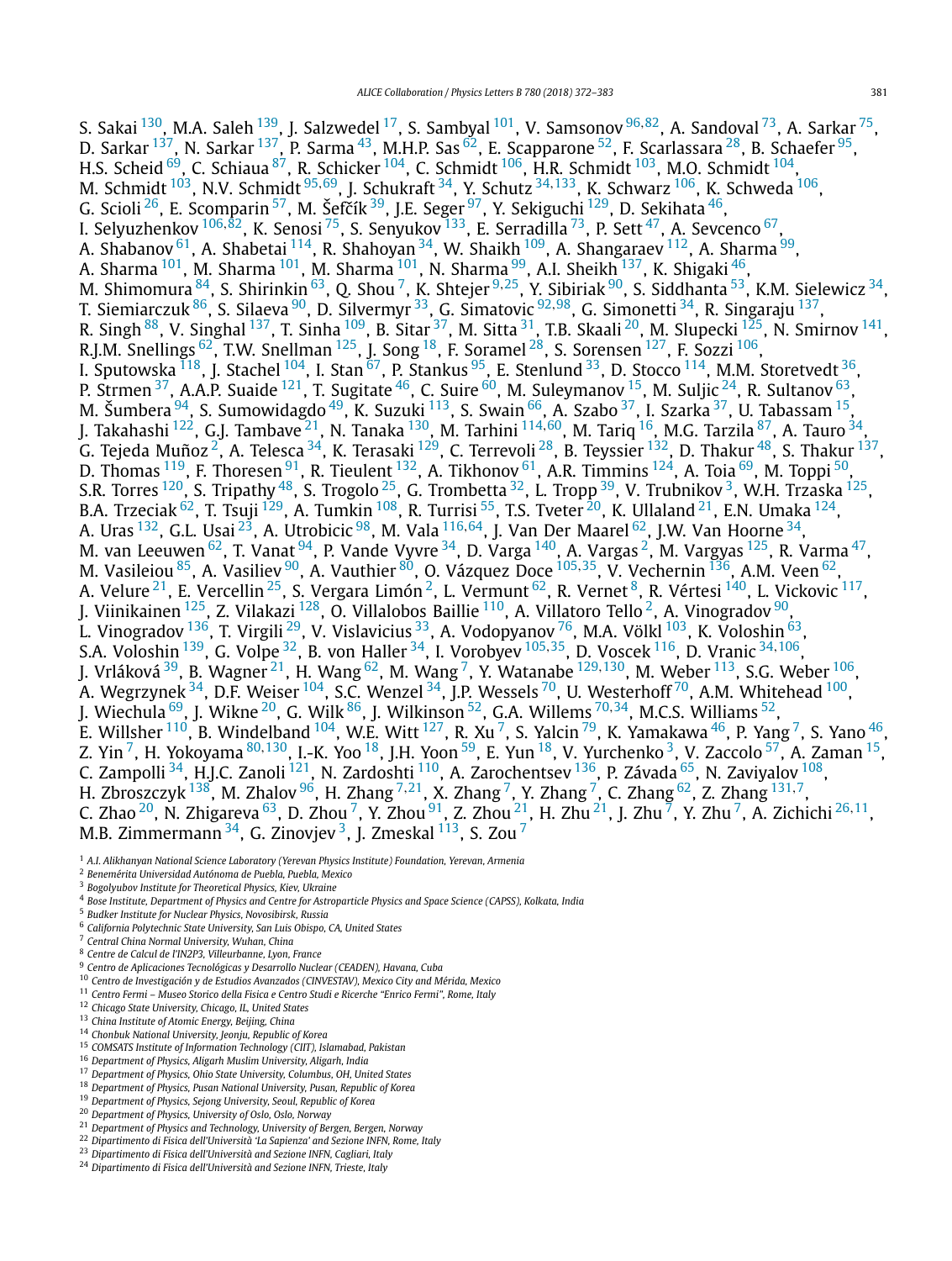- <span id="page-10-0"></span>*Dipartimento di Fisica dell'Università and Sezione INFN, Turin, Italy*
- *Dipartimento di Fisica e Astronomia dell'Università and Sezione INFN, Bologna, Italy*
- *Dipartimento di Fisica e Astronomia dell'Università and Sezione INFN, Catania, Italy*
- *Dipartimento di Fisica e Astronomia dell'Università and Sezione INFN, Padova, Italy*
- *Dipartimento di Fisica 'E.R. Caianiello' dell'Università and Gruppo Collegato INFN, Salerno, Italy*
- *Dipartimento DISAT del Politecnico and Sezione INFN, Turin, Italy*
- <sup>31</sup> Dipartimento di Scienze e Innovazione Tecnologica dell'Università del Piemonte Orientale and INFN Sezione di Torino, Alessandria, Italy
- *Dipartimento Interateneo di Fisica 'M. Merlin' and Sezione INFN, Bari, Italy*
- *Division of Experimental High Energy Physics, University of Lund, Lund, Sweden*
- *European Organization for Nuclear Research (CERN), Geneva, Switzerland*
- *Excellence Cluster Universe, Technische Universität München, Munich, Germany*
- *Faculty of Engineering, Bergen University College, Bergen, Norway*
- *Faculty of Mathematics, Physics and Informatics, Comenius University, Bratislava, Slovakia*
- *Faculty of Nuclear Sciences and Physical Engineering, Czech Technical University in Prague, Prague, Czech Republic*
- *Faculty of Science, P.J. Šafárik University, Košice, Slovakia*
- *Faculty of Technology, Buskerud and Vestfold University College, Tonsberg, Norway*
- *Frankfurt Institute for Advanced Studies, Johann Wolfgang Goethe-Universität Frankfurt, Frankfurt, Germany*
- *Gangneung-Wonju National University, Gangneung, Republic of Korea*
- *Gauhati University, Department of Physics, Guwahati, India*
- *Helmholtz-Institut für Strahlen- und Kernphysik, Rheinische Friedrich-Wilhelms-Universität Bonn, Bonn, Germany*
- *Helsinki Institute of Physics (HIP), Helsinki, Finland*
- *Hiroshima University, Hiroshima, Japan*
- *Indian Institute of Technology Bombay (IIT), Mumbai, India*
- *Indian Institute of Technology Indore, Indore, India*
- *Indonesian Institute of Sciences, Jakarta, Indonesia*
- *INFN, Laboratori Nazionali di Frascati, Frascati, Italy*
- *INFN, Sezione di Bari, Bari, Italy*
- *INFN, Sezione di Bologna, Bologna, Italy*
- *INFN, Sezione di Cagliari, Cagliari, Italy*
- *INFN, Sezione di Catania, Catania, Italy*
- *INFN, Sezione di Padova, Padova, Italy*
- *INFN, Sezione di Roma, Rome, Italy*
- *INFN, Sezione di Torino, Turin, Italy*
- *INFN, Sezione di Trieste, Trieste, Italy*
- *Inha University, Incheon, Republic of Korea*
- *Institut de Physique Nucléaire d'Orsay (IPNO), Université Paris-Sud, CNRS-IN2P3, Orsay, France*
- *Institute for Nuclear Research, Academy of Sciences, Moscow, Russia*
- *Institute for Subatomic Physics of Utrecht University, Utrecht, Netherlands*
- *Institute for Theoretical and Experimental Physics, Moscow, Russia*
- *Institute of Experimental Physics, Slovak Academy of Sciences, Košice, Slovakia*
- *Institute of Physics, Academy of Sciences of the Czech Republic, Prague, Czech Republic*
- *Institute of Physics, Bhubaneswar, India*
- *Institute of Space Science (ISS), Bucharest, Romania*
- *Institut für Informatik, Johann Wolfgang Goethe-Universität Frankfurt, Frankfurt, Germany*
- *Institut für Kernphysik, Johann Wolfgang Goethe-Universität Frankfurt, Frankfurt, Germany*
- *Institut für Kernphysik, Westfälische Wilhelms-Universität Münster, Münster, Germany*
- *Instituto de Ciencias Nucleares, Universidad Nacional Autónoma de México, Mexico City, Mexico*
- *Instituto de Física, Universidade Federal do Rio Grande do Sul (UFRGS), Porto Alegre, Brazil*
- *Instituto de Física, Universidad Nacional Autónoma de México, Mexico City, Mexico*
- *IRFU, CEA, Université Paris-Saclay, Saclay, France*
- *iThemba LABS, National Research Foundation, Somerset West, South Africa*
- *Joint Institute for Nuclear Research (JINR), Dubna, Russia*
- *Konkuk University, Seoul, Republic of Korea*
- *Korea Institute of Science and Technology Information, Daejeon, Republic of Korea*
- *KTO Karatay University, Konya, Turkey*
- *Laboratoire de Physique Subatomique et de Cosmologie, Université Grenoble-Alpes, CNRS-IN2P3, Grenoble, France*
- *Lawrence Berkeley National Laboratory, Berkeley, CA, United States*
- *Moscow Engineering Physics Institute, Moscow, Russia*
- *Nagasaki Institute of Applied Science, Nagasaki, Japan*
- *Nara Women's University (NWU), Nara, Japan*
- *National and Kapodistrian University of Athens, Physics Department, Athens, Greece*
- *National Centre for Nuclear Studies, Warsaw, Poland*
- *National Institute for Physics and Nuclear Engineering, Bucharest, Romania*
- *National Institute of Science Education and Research, HBNI, Jatni, India*
- *National Nuclear Research Center, Baku, Azerbaijan*
- *National Research Centre Kurchatov Institute, Moscow, Russia*
- *Niels Bohr Institute, University of Copenhagen, Copenhagen, Denmark*
- *Nikhef, Nationaal instituut voor subatomaire fysica, Amsterdam, Netherlands*
- *Nuclear Physics Group, STFC Daresbury Laboratory, Daresbury, United Kingdom*
- *Nuclear Physics Institute, Academy of Sciences of the Czech Republic, Rež ˇ u Prahy, Czech Republic*
- *Oak Ridge National Laboratory, Oak Ridge, TN, United States*
- *Petersburg Nuclear Physics Institute, Gatchina, Russia*
- *Physics Department, Creighton University, Omaha, NE, United States*
- *Physics department, Faculty of science, University of Zagreb, Zagreb, Croatia*
- *Physics Department, Panjab University, Chandigarh, India*
- *Physics Department, University of Cape Town, Cape Town, South Africa*
- *Physics Department, University of Jammu, Jammu, India*
- *Physics Department, University of Rajasthan, Jaipur, India*
- *Physikalisches Institut, Eberhard Karls Universität Tübingen, Tübingen, Germany*